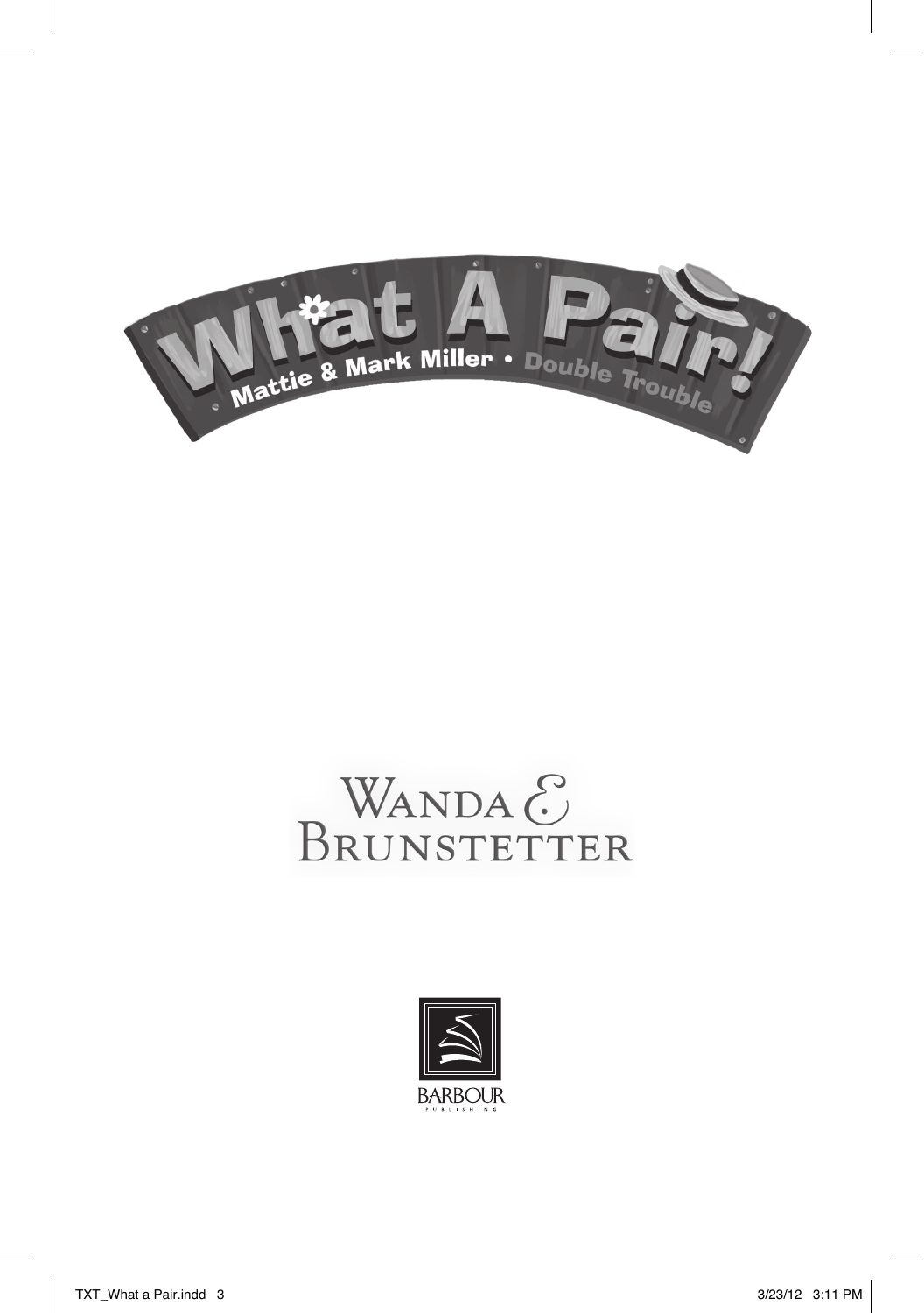© 2012 by Wanda E. Brunstetter

Print ISBN 978-1-61626-661-5

eBook Editions: Adobe Digital Edition (.epub) 978-1-60742-860-2 Kindle and MobiPocket Edition (.prc) 978-1-60742-861-9

All rights reserved. No part of this publication may be reproduced or transmitted for commercial purposes, except for brief quotations in printed reviews, without written permission of the publisher.

Churches and other noncommercial interests may reproduce portions of this book without the express written permission of Barbour Publishing, provided that the text does not exceed 500 words or 5 percent of the entire book, whichever is less, and that the text is not material quoted from another publisher. When reproducing text from this book, include the following credit line: *"*From *Double Trouble: What a Pair!*, published by Barbour Publishing, Inc. Used by permission."

All German Dutch words are from the *Revised Pennsylvania Dutch Dictionary*  found in Lancaster County, Pennsylvania.

Scripture taken from the Holy Bible, New International Version®. niv®. Copyright © 1973, 1978, 1984, 2011 by Biblica, Inc.™ Used by permission. All rights reserved worldwide.

This book is a work of fiction. Names, characters, places, and incidents are either products of the author's imagination or used fictitiously. Any similarity to actual people, organizations, and/or events is purely coincidental.

Cover illustration: Colleen Madden/MB Artists

Published by Barbour Publishing, Inc., P.O. Box 719, Uhrichsville, Ohio 44683, www.barbourbooks.com

*Our mission is to publish and distribute inspirational products offering exceptional value and biblical encouragement to the masses.*

**Publishers Association Member of the Evangelical Christian**

Printed in the United States of America. Dickinson Press, Inc., Grand Rapids, MI 49512; August 2012; D10003449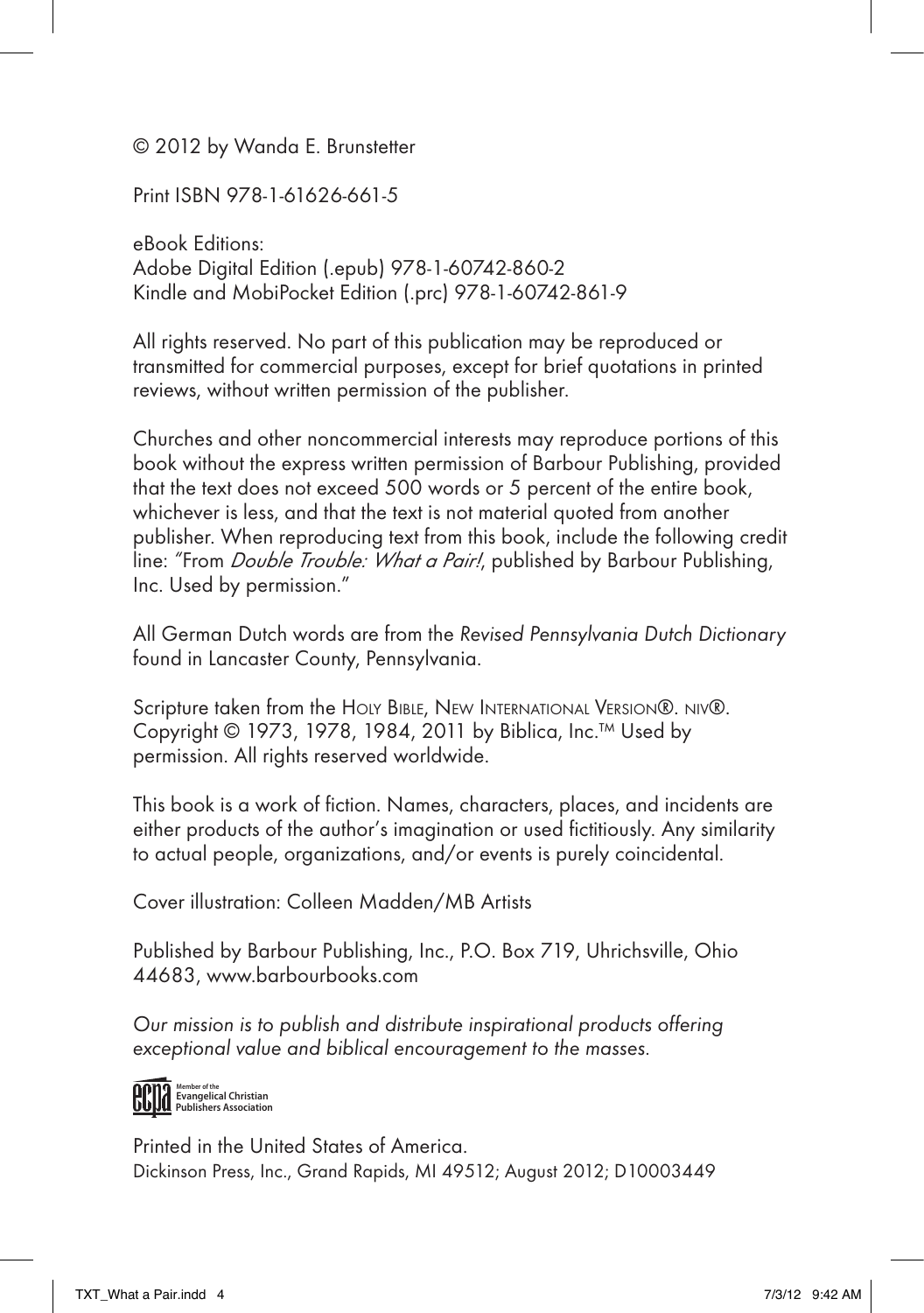

To the children of my Amish friends who live in Ohio, and a special thanks to everyone who shared some of their humorous childhood memories with me.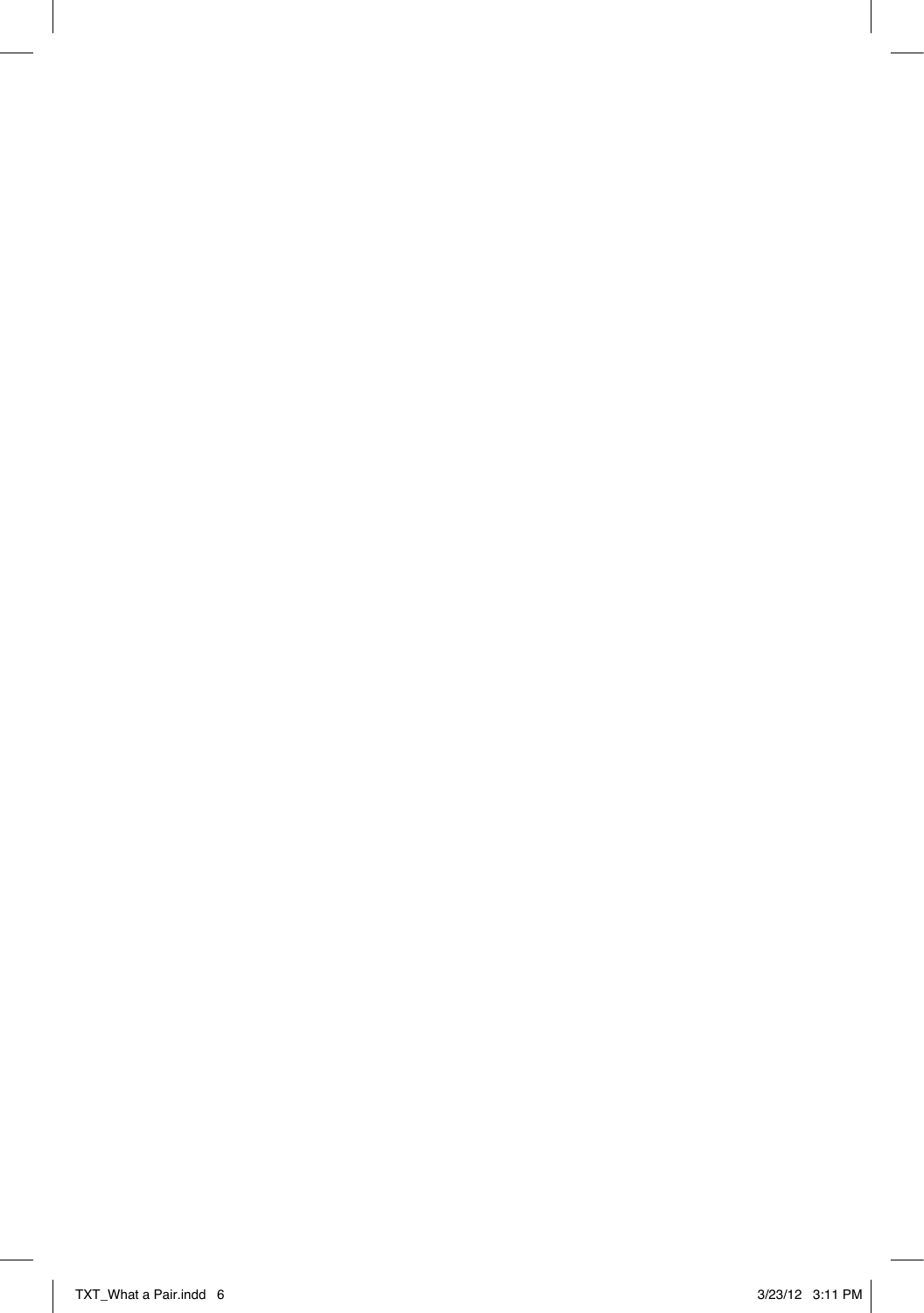

*absatz—*stop *ach—*oh *aldi—*girlfriend *appenditlich*—delicious *baremlich—*terrible *boppli—*baby *bruder—*brother *buch*—book *busslin—*kittens *daed—*dad *danki—*thanks *daremlich—*dizzy *dumm—*dumb *frosch—*frog *grank—*sick *hochmut—*pride *hund—*dog *hundli—*puppy *hungerich—*hungry *jah—*yes *kaes*—cheese *kapps—*caps *katze—*cats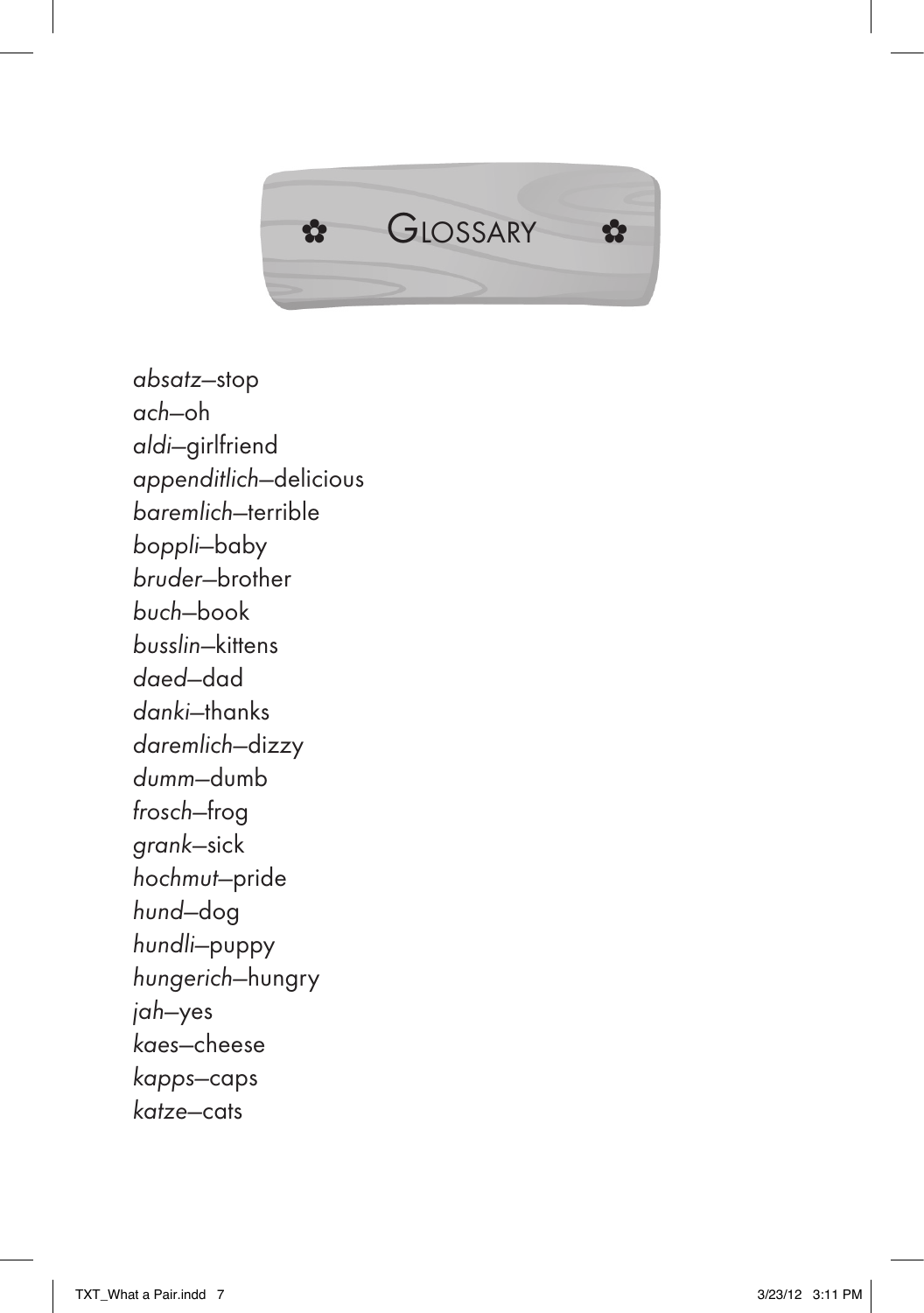*koppweh—*headache *kumme—*come *mamm—*mom *meh*—more *melke—*milk *narrisch—*crazy *oier—*eggs *pannekuche—*pancakes *pescht—*pest *schlang—*snake *schmaert—*smart *schpass—*fun *schtinke—*stink *voll schpaas—*very funny *windle—*diapers *wunderbaar—*wonderful

*Guder mariye, schlofkopp—*Good morning, sleepyhead *Ich verschreck net graad—*I don't frighten easily *Is fattgange—*Go away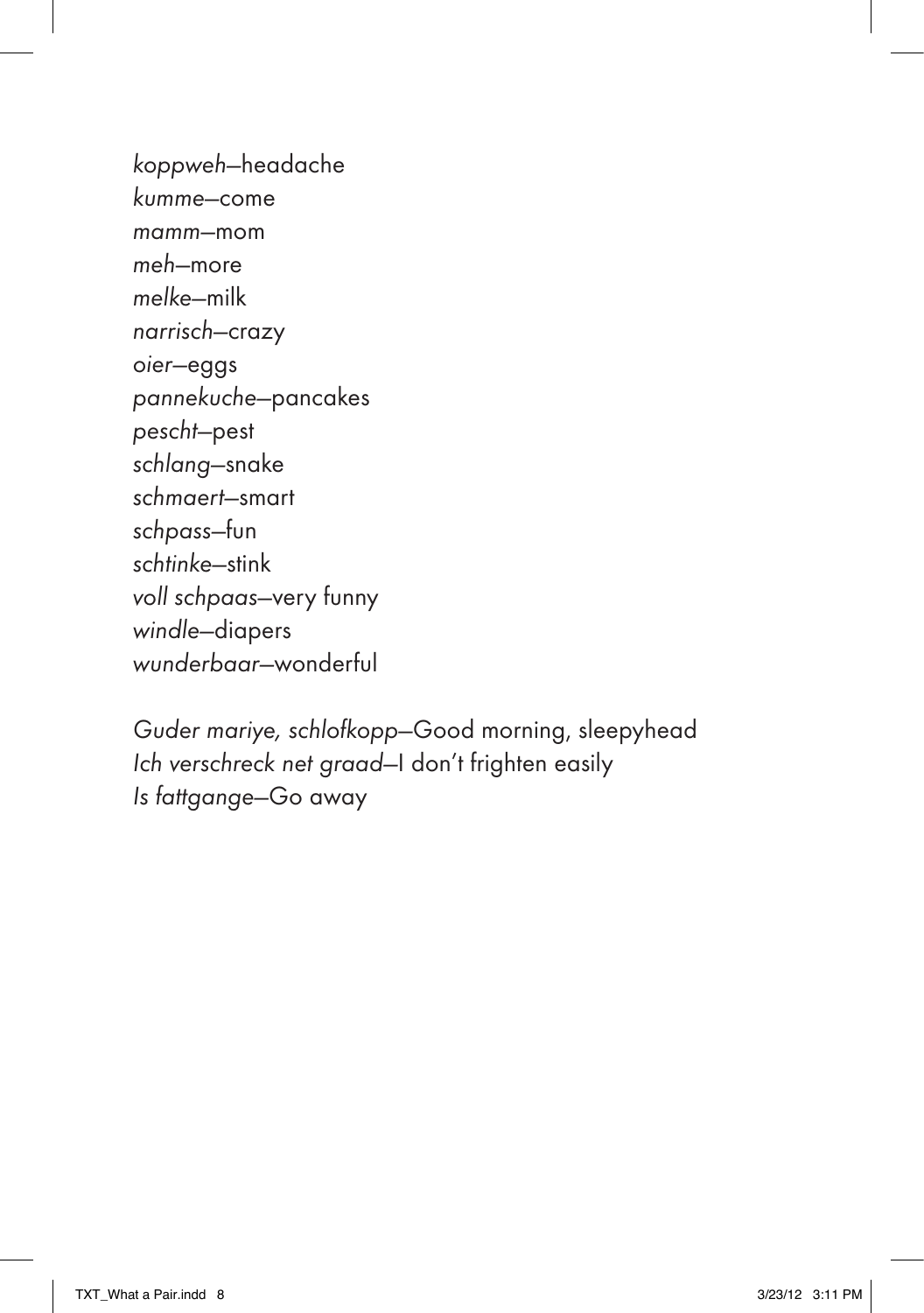

| 3. Spilled Milk and Sour Juice42 |
|----------------------------------|
|                                  |
|                                  |
|                                  |
| 7. First Day of School  81       |
|                                  |
|                                  |
|                                  |
| 11. Unexpected Gift 118          |
|                                  |
|                                  |
|                                  |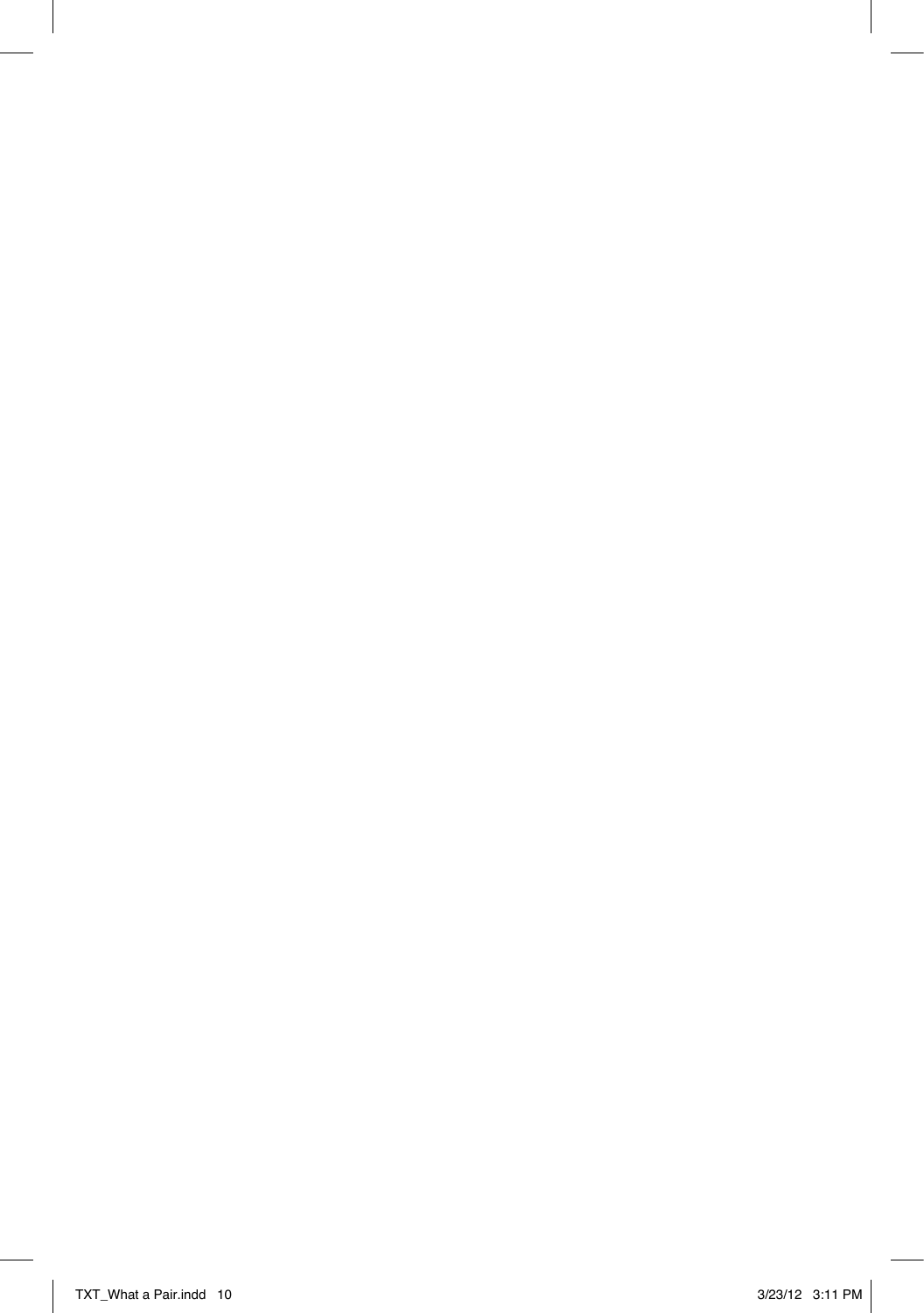

The Amish are a group of people who, due to their religious beliefs, live a plain life without the use of many modern things. Early Amish people lived in Europe, but many came to America in the 1700s so they could worship freely. More than 250,000 Amish now live in the United States and Canada.

The Old Order Amish wear plain clothes, much like the American pioneers used to wear. For everyday, the women and girls wear plain, solid-colored dresses and small head coverings, or *kapps*, on their heads. Some may wear dark head scarves when they are working around their homes and yards. For church, funerals, weddings, and other special occasions, Amish women and girls wear white aprons over their dresses. Amish men and boys wear plain cotton shirts, trousers with suspenders, and straw hats. For church and other special occasions they wear dark pants with matching jackets and black felt hats.

Because they believe electricity is too modern to have in their homes, Amish people use kerosene, propane gas, coal, diesel fuel, and wood for heating, cooking, and running their machinery and appliances. Telephones are not allowed inside an Old Order Amish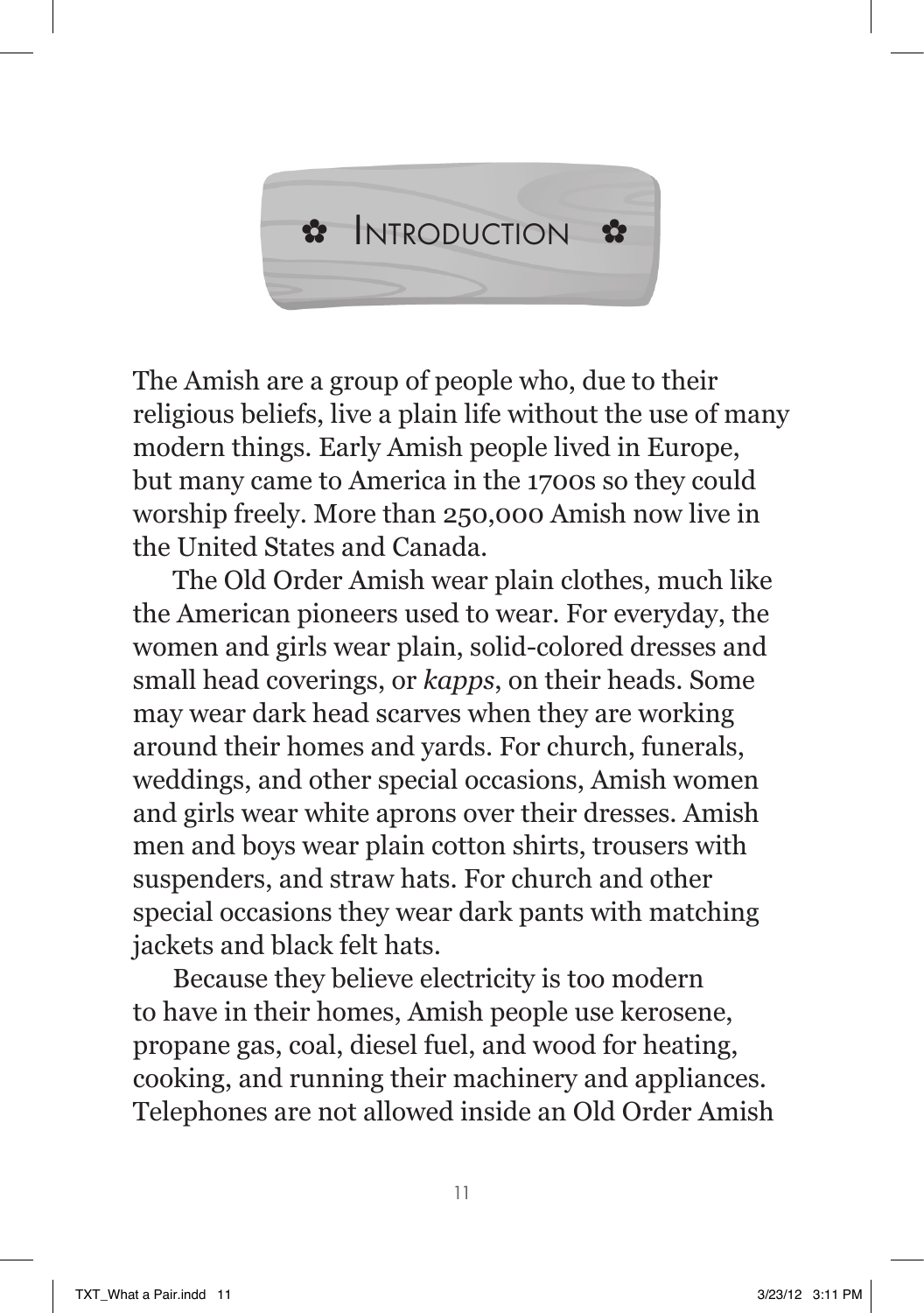#### Double Trouble

home, but some Amish have phones in their shops, barns, or sheds outside the home. Amish people use a horse and buggy when they travel within ten to fifteen miles from their homes, but ride in cars with hired drivers to take them on longer trips where it's too far to drive with their buggies.

At one time, most Amish men farmed for a living, but now many work in various jobs. Some are blacksmiths, harness makers, carpenters, painters, storekeepers, or might work in several other trades. Some Amish women who need to work outside their home earn money by selling eggs, fruits and vegetables, or handmade items such as dolls, quilts, and craft items. Others work in gift shops, bakeries, or restaurants, and some have other occupations as well.

Amish children, called "scholars," usually attend one-room schoolhouses from grades one to eight. Once they finish the eighth grade and leave school, they spend time learning a trade so they can get a job and earn money to support themselves and their families. The children learn three languages: English, German, and Pennsylvania-Dutch, which is the language they usually speak when they are with family and friends. German is spoken when the ministers read the Bible and preach during church services. English is learned when a child attends school in the first grade, and it's spoken when the Amish are with other people who aren't Amish.

The Amish hold their church services every other week, in the home, shop, or barn of different church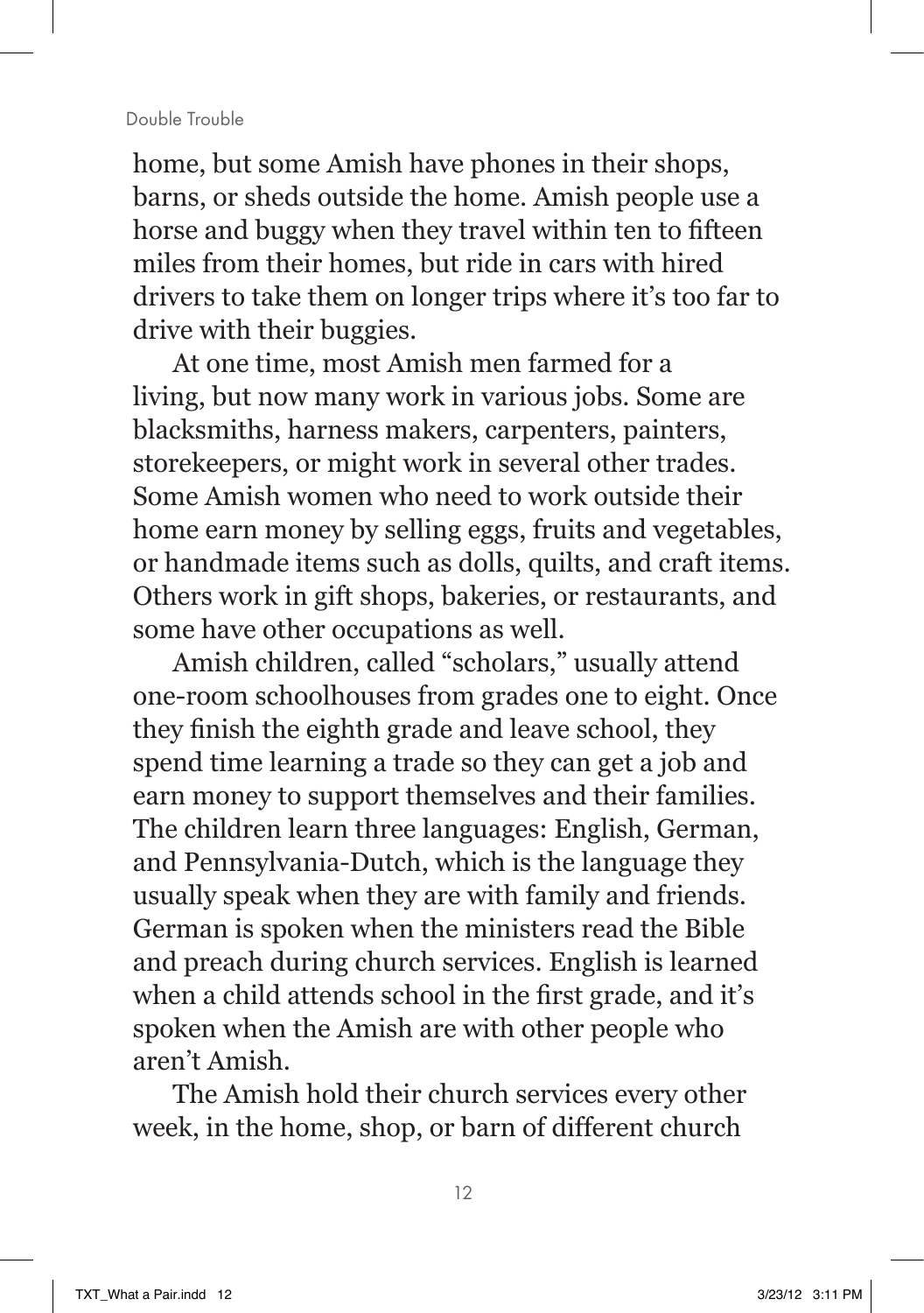members. The largest Amish community in the United States is in Holmes County, Ohio, where my story about Amish children, Mark and Mattie Miller, is set.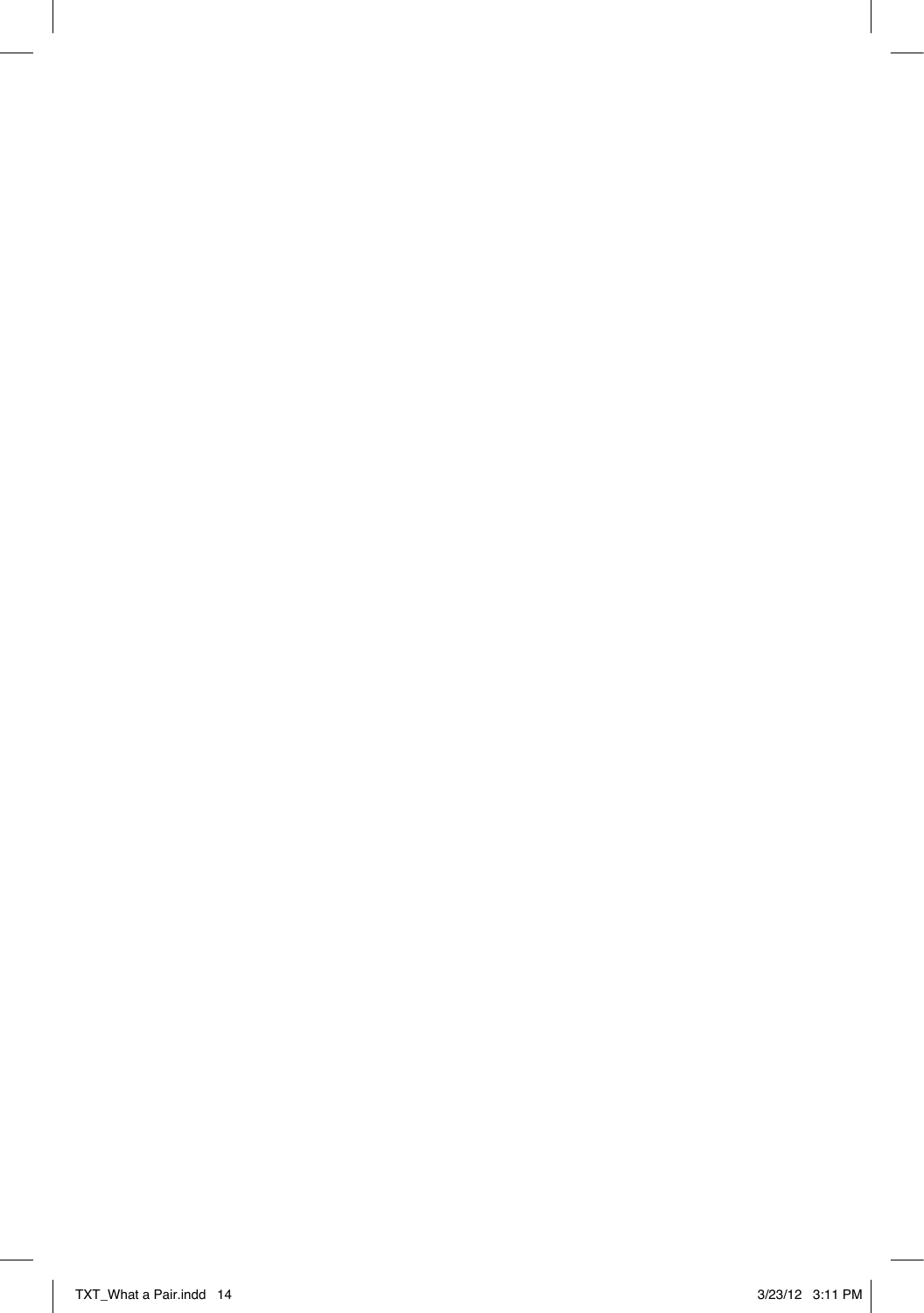

Flying High

"*Kumme*, Mattie! Let's play a game!" Mattie Miller's eight-year-old twin brother called to her from across the yard.

Looking toward Mark, Mattie shook her head. "I don't want to play a game right now." She'd been lying on a blanket in the grass, looking at the puffy white clouds above, and didn't want to be disturbed.

"Aw, come on, Mattie. It'll be *schpass*!" Mark ran through the grass in his bare feet, kicking up several grasshoppers, and then he plopped down beside her.

"If you think it'll be fun, it probably won't be for me," Mattie mumbled. "Besides, I'm busy right now."

"Busy doing what? You don't look busy to me," he said, removing his straw hat and tossing it on the ground.

Mattie held back a chuckle. When Mark took off his hat his thick red hair stuck straight up. She was glad her hair never did that. Of course, Mattie usually wore her long red hair pulled up in a bun, with a small black cap on top of her head. Sometimes, for playing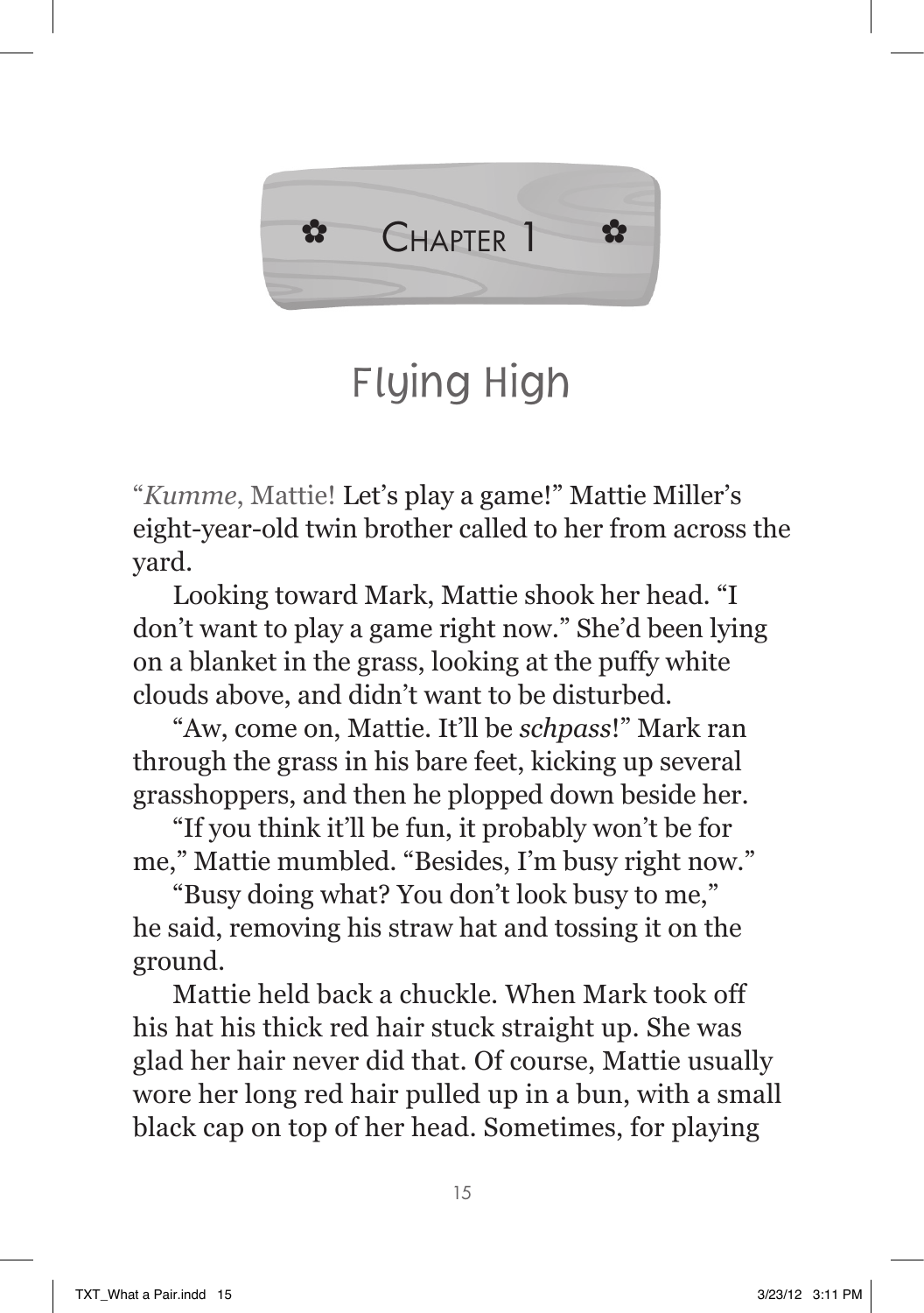or doing chores, she would wear a dark-colored scarf, like she had on today.

"Can't you see that I'm watching the clouds?" she asked, once the urge to laugh at Mark's hair had passed.

Mark leaned back on his elbows and looked up at the summer sky. "Know what a cloud's made of?"

"Cotton?"

"No way! Clouds are droplets of water or ice crystals that float high above the earth."

"Is that so?"

"Jah." Mark looked kind of smug as he nodded and said, "Did you know that clouds come in all different sizes and shapes?" He knew a lot about many things, but Mattie knew a few things he didn't know—about flowers, dogs, and the best way to hit a baseball when it was coming toward you really fast.

"There are several types of clouds," Mark went on to say. "There are cirrus, cirrostratus, cirrocumulus, altocumulus, and cumulus clouds."

"Those are all such big words." Mattie frowned. "Can't we just call them clouds?"

"We could, but I thought you'd like to know the names of each type of cloud. Now, cumulus clouds are the most common kind. They're usually fair weather clouds."

"Like we're having today?"

"That's right," Mark said with a nod.

The twins stayed on the grass for a while, watching the clouds drift lazily across the sky.

"Look over there, Mark!" Mattie pointed to a particularly unusual-looking cloud. "That one's shaped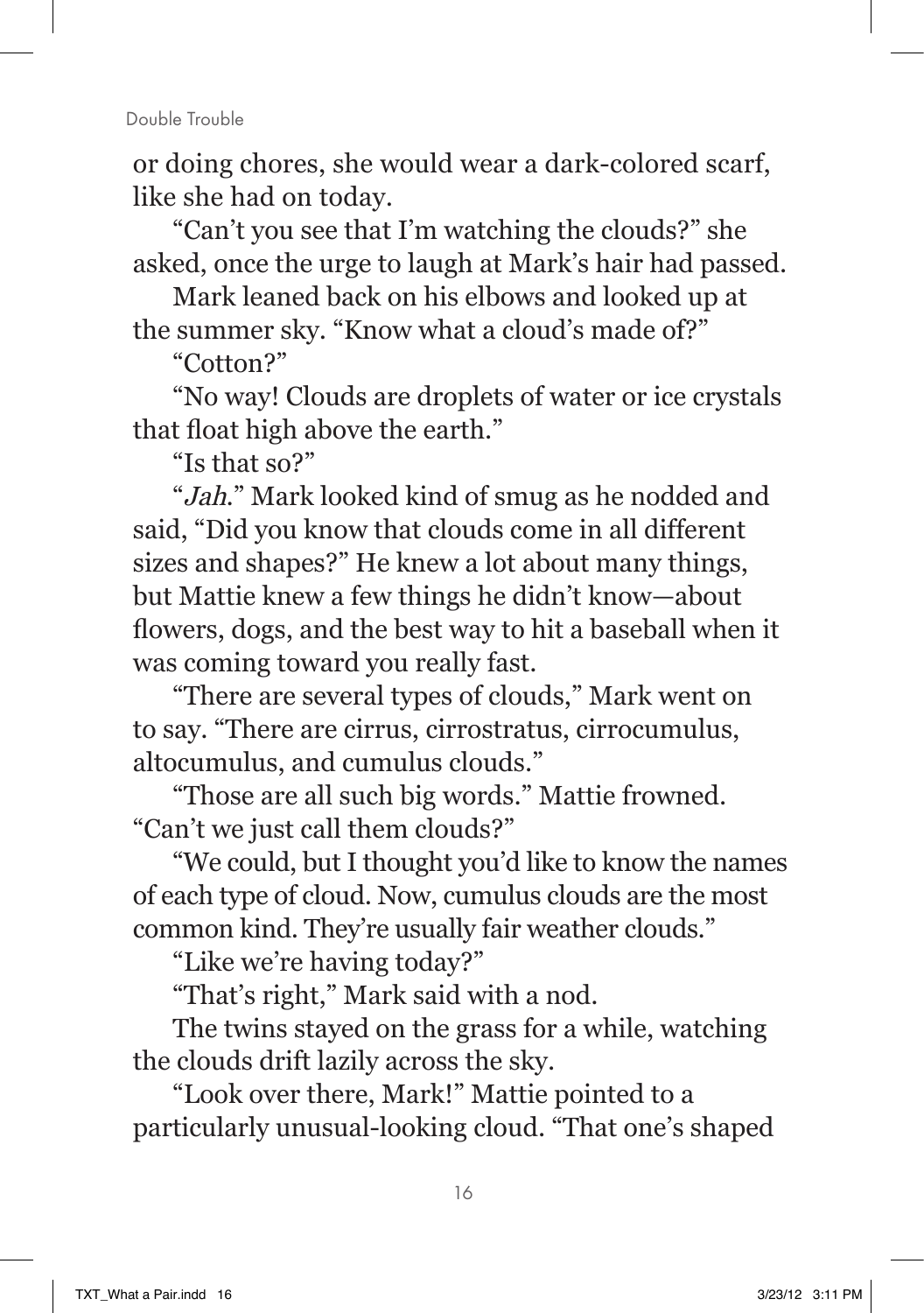like a swan. Isn't it pretty?"

"Uh-huh." Mark didn't look all that impressed, but then what did a boy know about things being pretty?

"Look there." Mattie pointed up and to the right. "That one looks like a big fish."

"I see them both, but they're quickly changing. Now they don't look like a swan or a fish anymore. It must be because of the different air currents movin' them around." Mark nudged Mattie's arm. "Are ya ready to play a game with me now?"

"Oh, all right." Mattie knew if she didn't do what Mark wanted, he'd just keep pestering her until she finally gave in. As much as she loved her twin brother, sometimes—like now—he was so full of energy she couldn't keep up with him.

Mark helped Mattie to her feet, and then he led her into the center of the yard. When he pulled a strip of dark blue material from his pants pocket, Mattie became a bit concerned.

"What's that for?" she asked.

"This is a blindfold, and I'm gonna put it over your eyes. Then I'll tie it around the back of your head."

Mattie shook her head vigorously. "I don't want to be blindfolded! I won't be able to see where I'm going, and I might trip and fall on something."

"There's no need to worry," Mark said with a grin. "I'll look after you, and I'll even hang on to your arm."

Mattie was suspicious about playing this game with Mark. Besides being smart, he was also a big tease and liked to play tricks on her whenever he could. For now,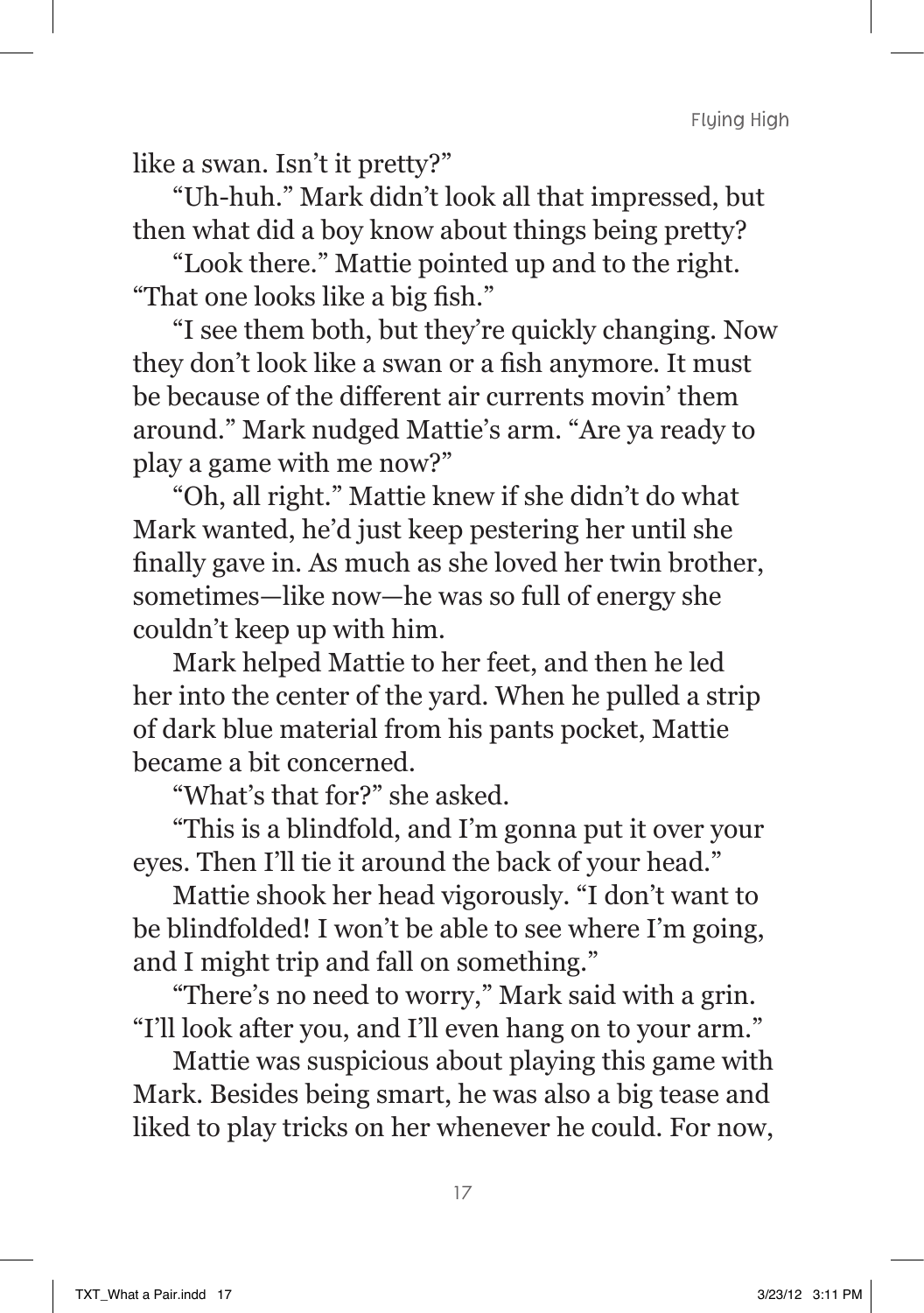though, she decided to play along with her brother and let him have his fun.

"I don't know about this," Mattie said.

Mark gave her arm a little squeeze. "It'll be okay, I promise."

"Well, okay." Mattie stood patiently as Mark started to put the piece of cloth over her eyes.

"Oops, wait a minute," he said. "You have some grass in your hair. Let me get it off before I put the blindfold on."

Mattie watched as he concentrated on getting all the loose grass out of her hair. In many ways they were alike. When they stood side by side you could see right away that their hair was the exact same color of red, and their blue eyes matched, too. But in many ways they were as different as night and day.

*I'm glad I was the one who ended up with a few freckles on my nose, and not ears that stick out a bit the way Mark's do,* Mattie thought. She would never tease her twin brother about it, though. It was bad enough that some of the boys they knew sometimes teased him about his ears, as well as being so smart. A few of them made fun of his red hair, too.

"Okay, I've got all the grass out of your hair now," Mark said, as he tied the blindfold behind Mattie's head. "I'm gonna spin you around, and then I'll walk you all around the yard. When we stop, you'll have to speculate where you are."

Mattie tipped her head. "Speculate? What's that?" "It means 'guess.' "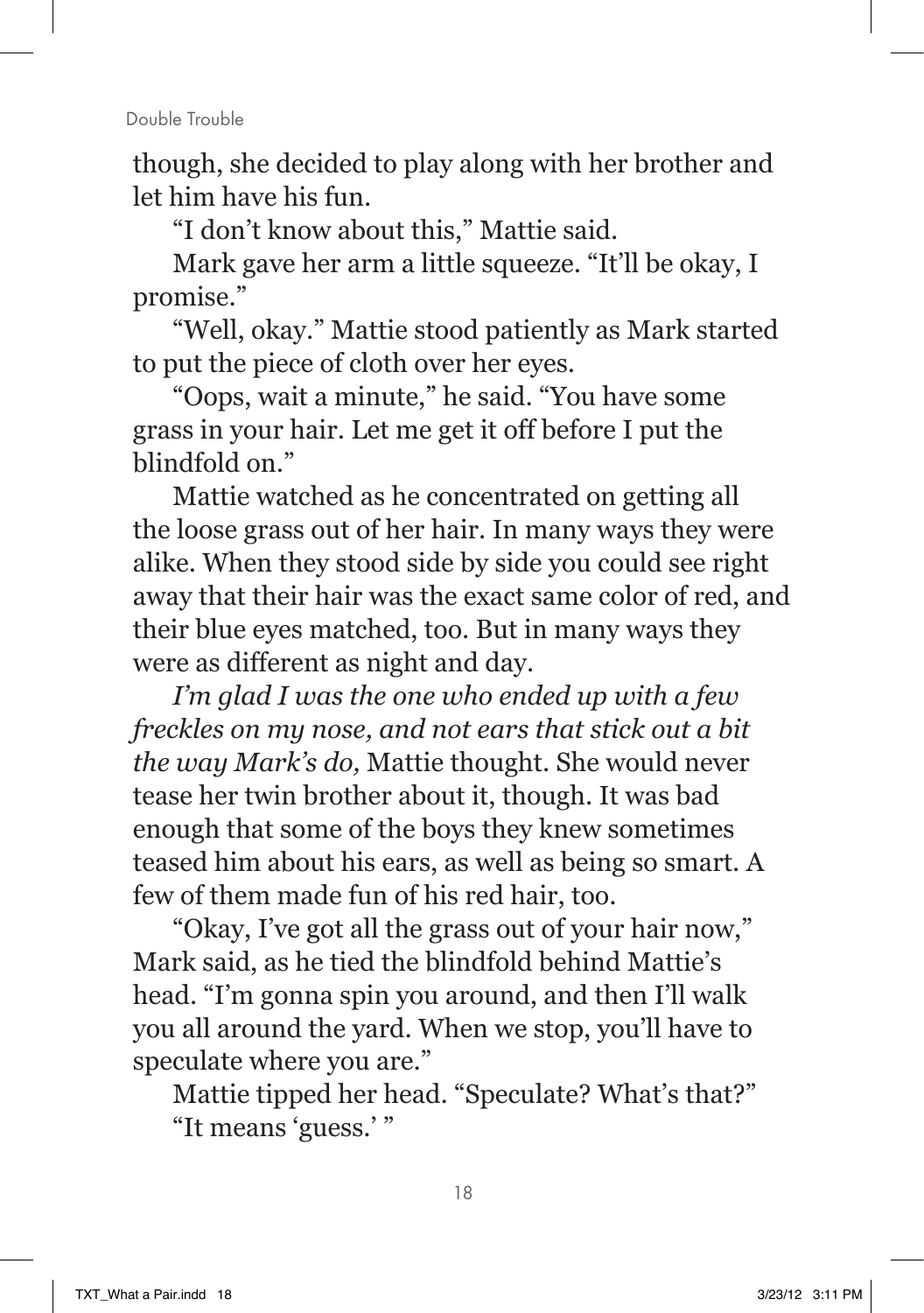Mattie was confused. Mark was always using words she didn't understand. Sometimes, when he wouldn't tell her what those big words meant, she had to get a dictionary and look them up so she'd know what he was talking about. "What happens if I guess where I am?" Mattie asked.

"You win the game, plus you get a prize." Mark snickered. "But if you don't know where you are, then I win the game and I get a prize."

"What's the prize?"

"If you win, I'll do one of your chores tonight; and if I win, you'll have to do one of mine."

Mattie wasn't sure she liked this game, but she knew their yard quite well and thought she'd be able to guess where she was with no trouble at all. If she won, it would be nice to have Mark do one of her chores. Maybe she would ask him to wash the dishes. While he was stuck in the kitchen with his hands in soapy water, she'd be in her room playing with her dolls or reading the book about flowers she'd been given for Christmas last year.

"Okay, little *bruder*; spin me around," she finally agreed.

"I am not your little brother, because we were both born at the same time."

"But Mom said I was born ten minutes before you, so that means I'm older and you're my little bruder."

"Whatever!" Mark put his hands on Mattie's shoulders and spun her around several times.

"*Absatz!* Stop! You're making me *daremlich*!"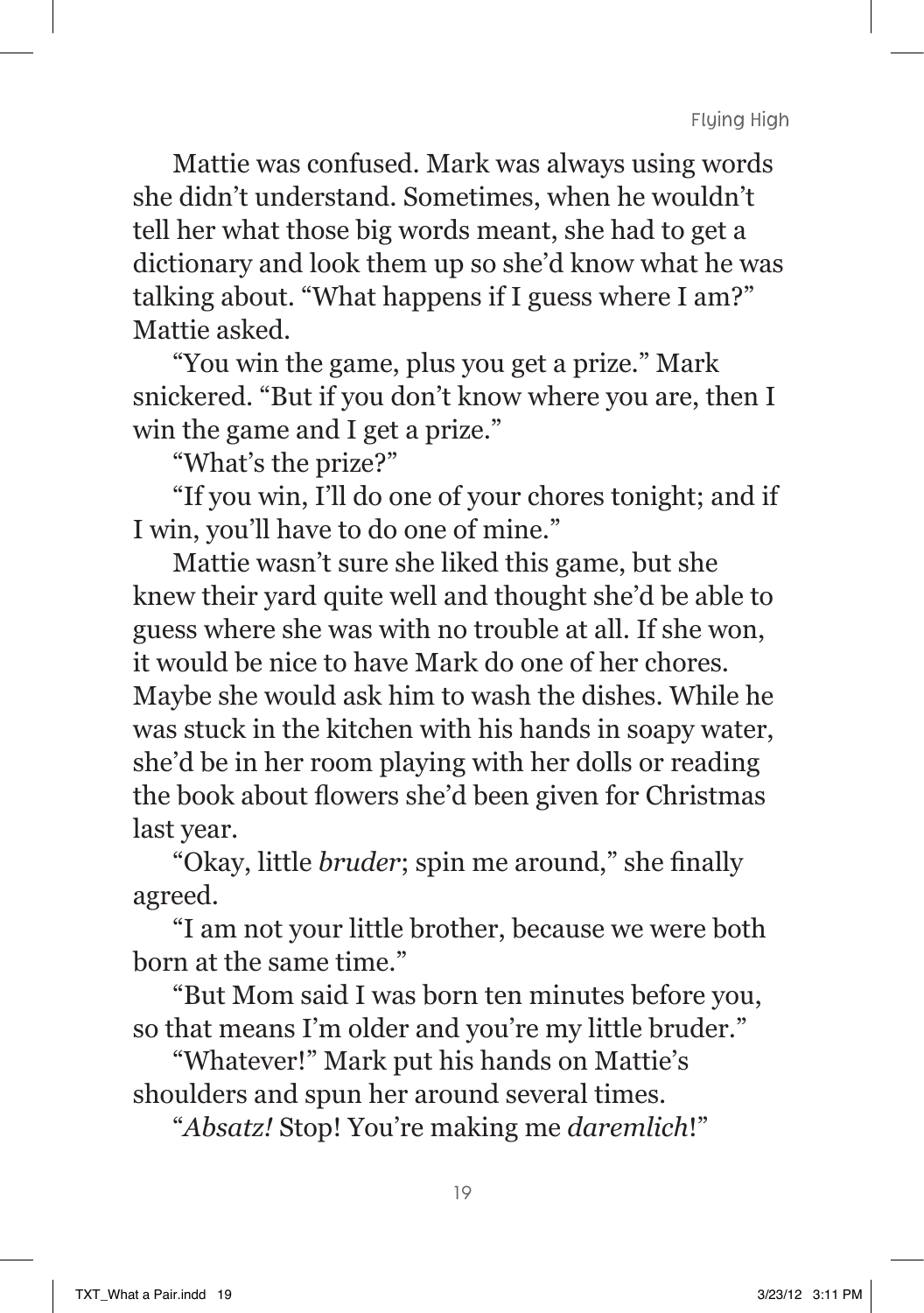"You won't be dizzy once we start walking." Mark took hold of Mattie's arm and led her across the lawn. She knew they were still in the yard because she could feel the cold grass tickling her bare toes.

"Is it time for me to guess where I am?" she asked. "Not yet."

Mark gave Mattie a couple more spins, and then led her off in another direction. She wouldn't admit it to Mark, but she felt mixed up. Mattie hoped he didn't ask her to guess where she was now, because she really wasn't sure.

Suddenly, Mark let go of Mattie's arm. She teetered back and forth, feeling even dizzier than before, and struggling to keep her balance. When the spinning sensation finally stopped, she took a step forward and reached out her hand. "Mark?"

No reply.

"Are you there, Mark? You said you would hold on to my arm, but you're not holding it now. Mark, where are you?"

Still no response.

"Mark, you'd better answer me right now."

Nothing. Not even a peep.

Mattie turned, and with her hands outstretched, she took a few steps in the other direction. "Mark Miller, you'd better not leave me out here like this!"

*Tee-hee.* She heard Mark snicker from somewhere nearby.

"What's so funny? Where am I, Mark? And where are you?"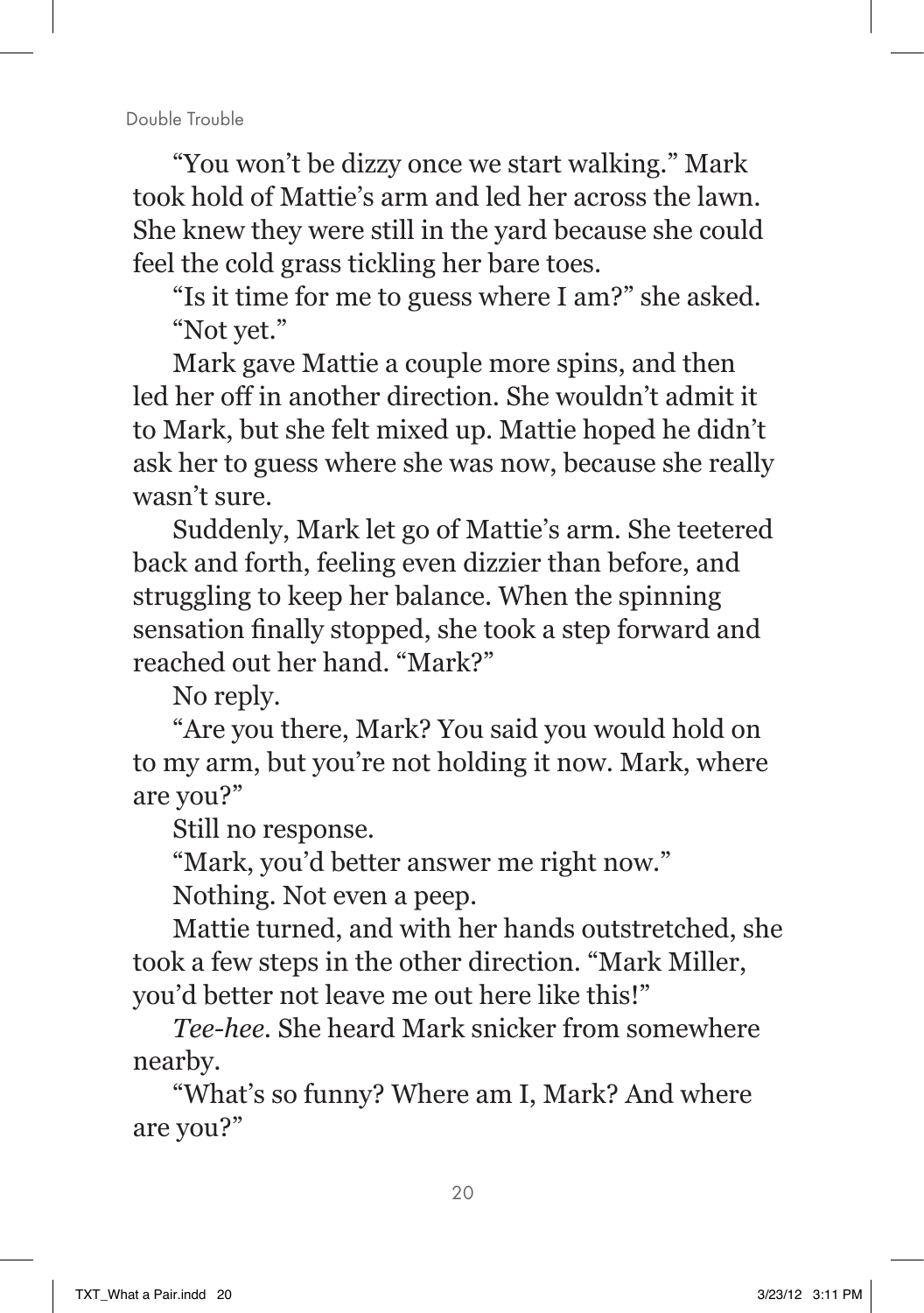"It's okay. You're just a little discombobulated right now."

"Dis-com-what?"

"Discombobulated. It means mixed up, or confused. Now, take three steps forward," Mark said.

Holding her arms straight out, Mattie counted out loud as she began to walk. "One...two...three..."

"That's good. Now turn to the right—no, I mean left. Then take two more steps."

Mattie turned and—*smack!*—bumped into something.

"Ouch! Did I just smack into the barn?"

"Sorry about that," Mark said. "Just take a step back and turn to the right."

Gritting her teeth, Mattie turned in the direction Mark told her to, knowing she definitely did not like this game! She'd only taken a few steps, when something prickly stabbed her knees. "Yeow! What was that?"

Mattie jumped backward and something went *crunch!* She knew she wasn't on the grass. "Am I in Mom's flower bed?"

Mattie pulled the blindfold off her head and realized that she was in one of Mom's flower beds and had broken off a piece of the rosebush. She saw Mark several feet away, laughing and clutching his stomach.

"It's not funny! I'm done with this silly game!" She started to walk away, but turned back around. "Oh, and I guessed where I was, so you'll have to do the dishes for me tonight."

Mark opened his mouth like he was going to say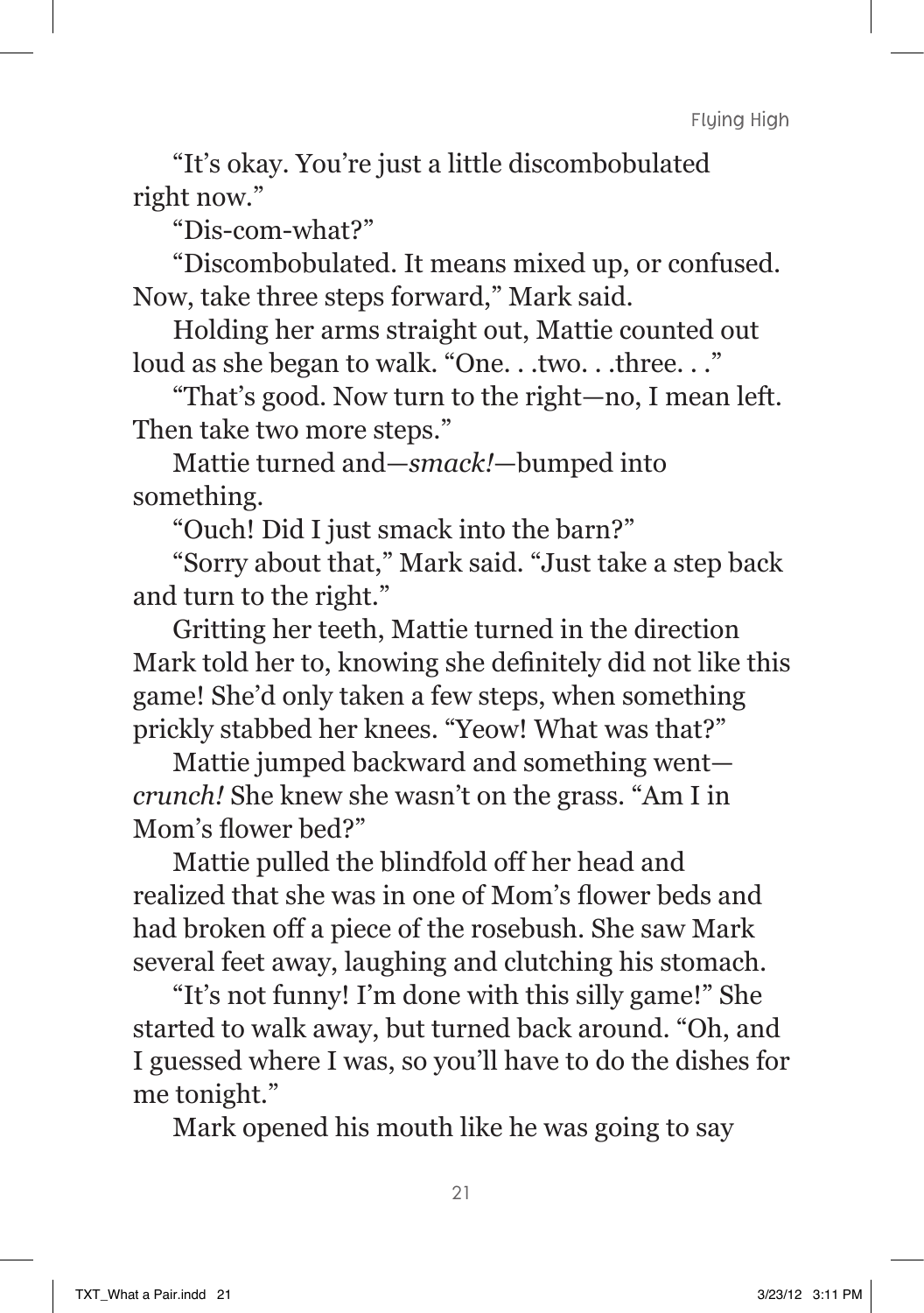something, but just then Mom shouted from the porch, "Mattie Miller, what were you doing in my flower bed? You've ruined some of my beautiful roses!"

Mattie explained about the game she and Mark had been playing, and how he'd let go of her arm. "First I bumped into the barn, and then—sorry, Mom, but I somehow ended up in the flower bed."

"You certainly did." Mom frowned and shook her finger at the twins. "You two had better find another game to play. If you don't, I'll give you both some work to do."

"I'm sorry, Mom, it won't happen again," Mattie said, looking at the flowers she'd ruined.

"Apology accepted. Just please see to it that you and your brother stay out of trouble." Mom started to turn toward the door, but whirled back around. "Oh, I'll be leaving shortly to pick up Perry and Ada at your Grandma and Grandpa Miller's."

"Okay, Mom." No way did Mattie want to make Mom angry or do any extra work, so she went back to her blanket and flopped down to watch the clouds some more. It was one sure way to stay out of mischief especially with her twin brother!

### ✿

While Mattie reclined on the grass staring up at the clouds, Mark went to the barn and sat on a bale of straw, trying to think up something else that would be fun to do. It had been funny to see his twin sister blindfolded, stumbling around the yard, not knowing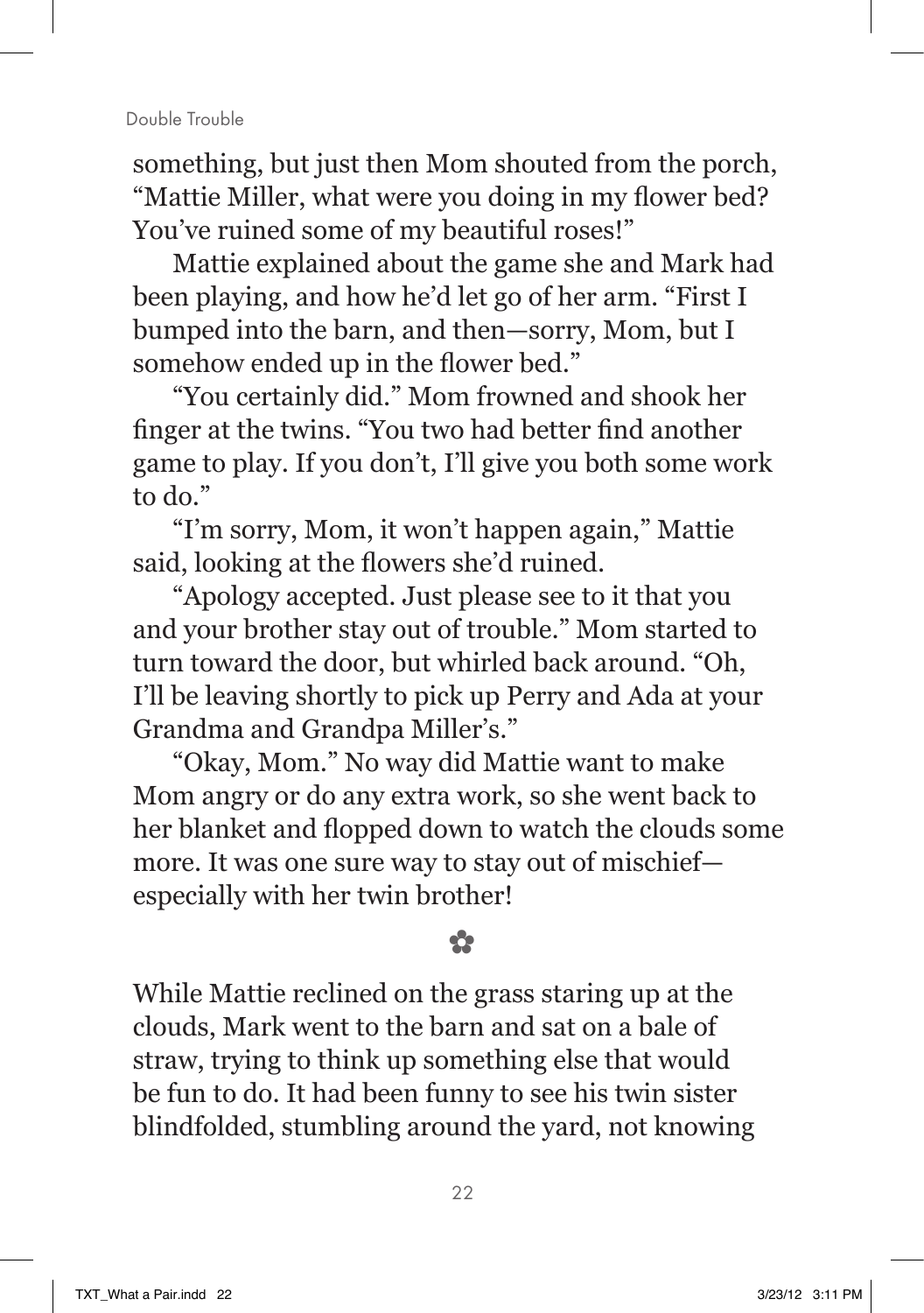where she was. It wasn't so nice, though, that Mattie had gotten in trouble for tramping on Mom's flowers. He wished now that he had been more careful when he'd guided Mattie around the yard, and he probably shouldn't have let go of her arm.

Mark stared up toward the loft at the rafters overhead and watched as a spider spun its web. *Maybe I'll go see if I can find a bug to put in the spider's web,* he decided. *After all, the poor thing needs to eat, and I don't see any flies here in the barn right now. Of course, that could be because Dad hung so many strips of flypaper around the barn.*

Determined to find at least one suitable insect for the spider, Mark left the barn and walked around the yard for a bit. The wind had begun to blow, but the sun was still out. It didn't take long until he spotted a grasshopper that had jumped out of the weeds and onto the wagon wheel propped against the barn.

Walking slowly toward the wheel, Mark leaned in carefully and made a quick grab for the bug. He knew he'd caught it when he felt the jagged legs of the grasshopper looking for an escape inside his cupped hands.

Once Mark was back in the barn, he climbed up into the hayloft and studied the web. Even though it hung just over from the loft, it was close enough for Mark to throw the bug in and watch what would happen next.

Mark had always liked investigating things, so he intently watched as the insect stuck fast to the spider's web and began to squirm. Mark had the perfect perch there in the loft. In fact, he was almost eye level with the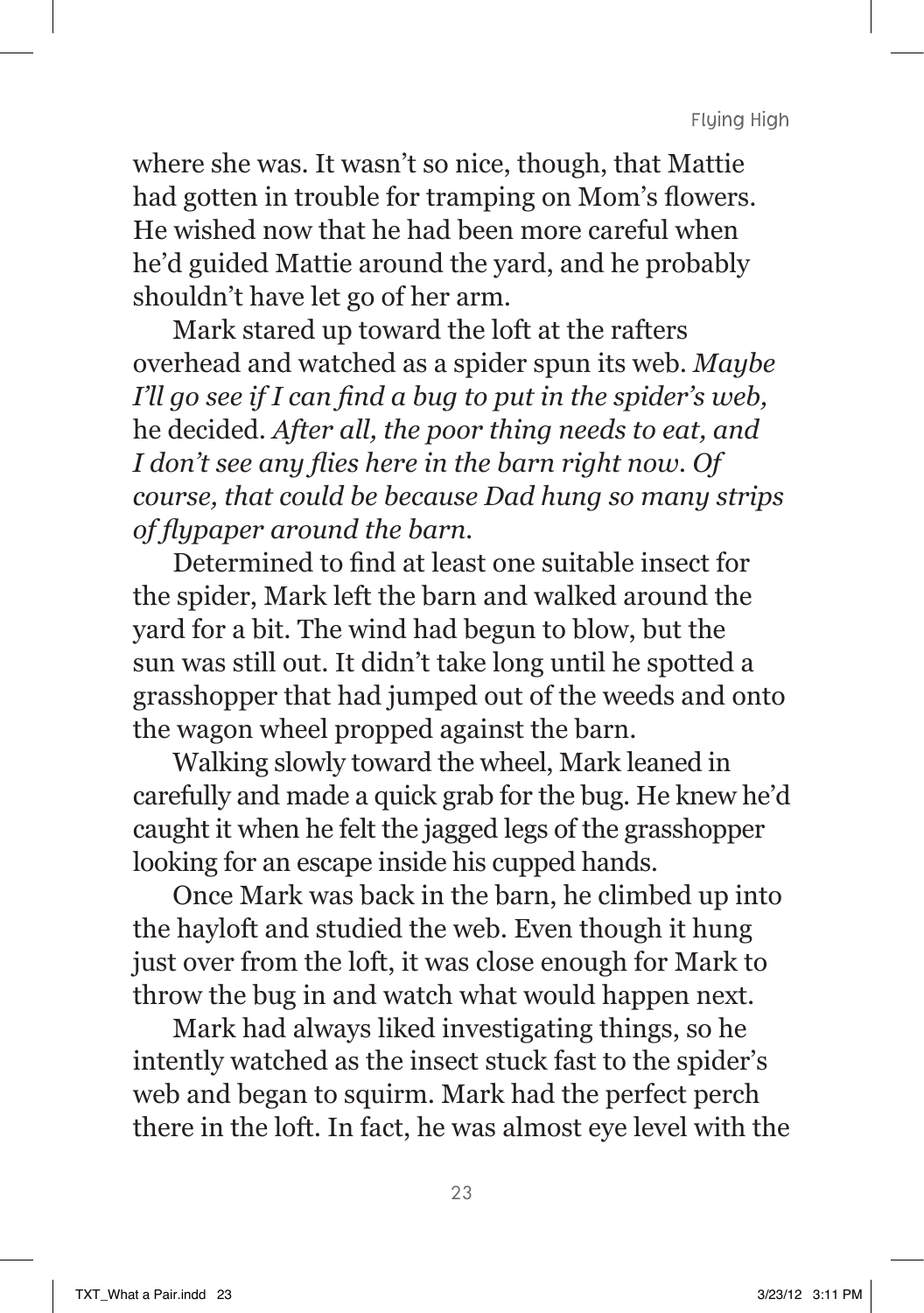web. It was like having a front-row seat.

In no time at all, the spider apparently felt the vibration of the web and moved in to claim its prey. Mark watched in fascination as the spider quickly spun some of its webbing around the grasshopper, and then went back to its original task of building and repairing other parts of the web.

*I suppose that old grasshopper will get eaten sometime later,* Mark thought, giving the spider one more glance before climbing back down the ladder. After he'd taken a seat on the bale of straw again, he took his wooden yo-yo out of his pocket and played with that awhile. He was getting pretty good with the different tricks he could do with the yo-yo, especially the one called "walking the dog."

It wasn't long before Mark became tired of playing with the yo-yo. "Sure wish there was something really fun to do," he mumbled. *Wish Mattie would come out here to play. I'll bet she would have freaked out watching that sly old spider trap the grasshopper in its web. But boy, I sure thought it was neat.*

Mark was glad it was still summer, and they wouldn't have to go back to school for a few more weeks, but for the last several days he'd become bored. If he told Mom or Dad that, they'd probably find some job for him to do around the house or yard, so he guessed it would be better if he just sat here—even if he was really bored.

*Meow! Meow!* Mark's cat, Lucky, rubbed against his leg.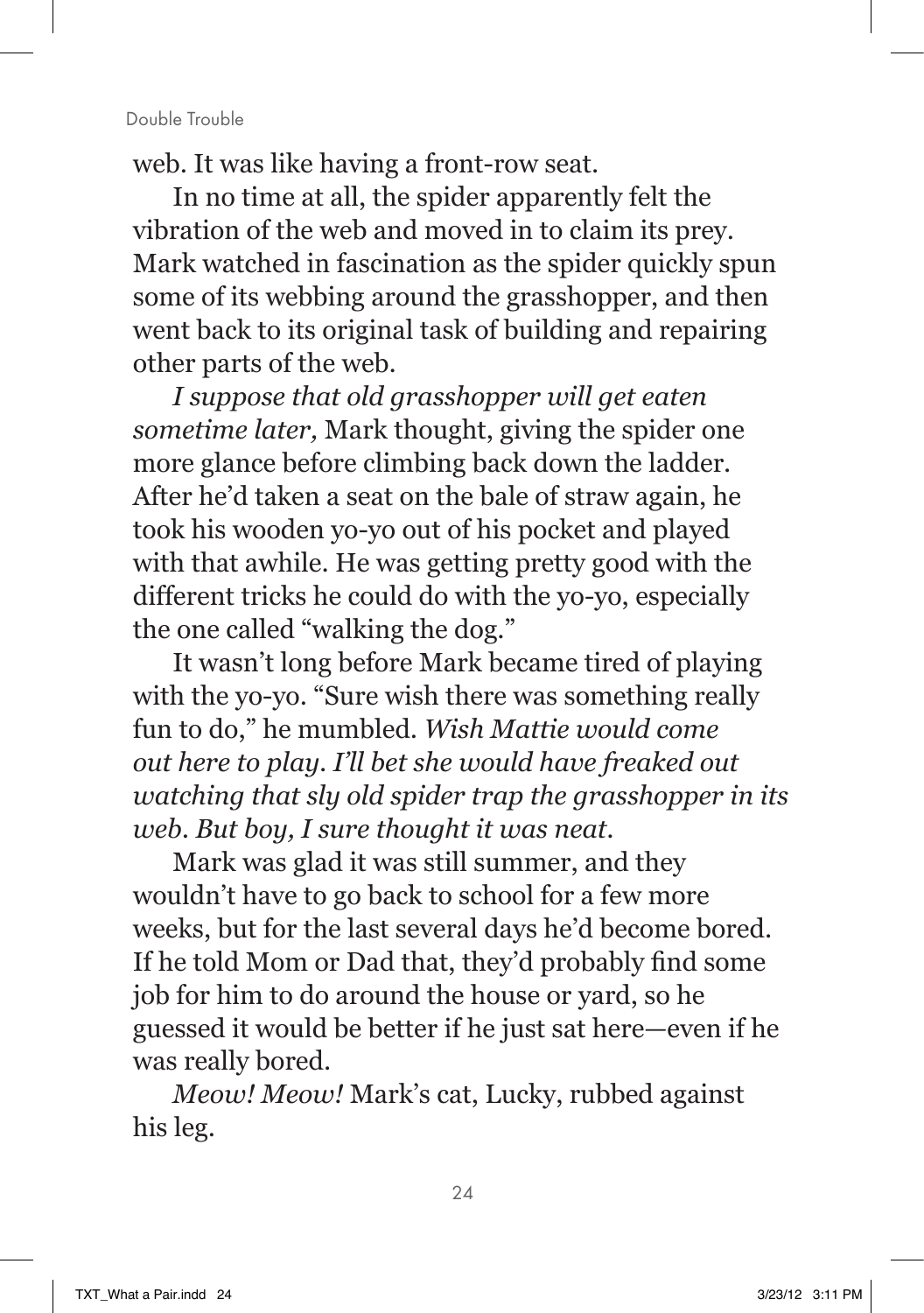Mark reached down and rubbed a spot behind Lucky's silky ears.

The big, fluffy gray cat started to purr and leaned in closer for more attention.

Any other time Mark would have enjoyed petting Lucky and listening to her purr. Not today, though. Mark wasn't in the mood for sitting and petting. He wanted to do something fun and daring, and it was always better if you had someone to share the excitement with.

Lucky took a few steps, like she was going to walk away, but then she dropped to the floor and rolled over onto her back. Lying there with all four feet in the air, she looked at Mark as if to say, "Aren't you going to rub my big belly?"

Mark gave the cat a couple of pats. "That's all you get for now, Lucky."

Lucky let out a pathetic meow—and plodded away, her belly almost dragging on the cement floor. In another week or so she'd give birth to a batch of kittens, and Mark could hardly wait. He hoped Mom and Dad would let him keep at least one. New kittens were always so cute and a lot of fun.

Glancing around the barn, Mark spotted a big black umbrella leaning against the wall near the door. Dad used it to escort Mom out to the buggy whenever it was raining real hard.

*Bet that old umbrella would make a good parachute,* Mark thought. He'd never seen a real parachute, except for a picture of one he'd discovered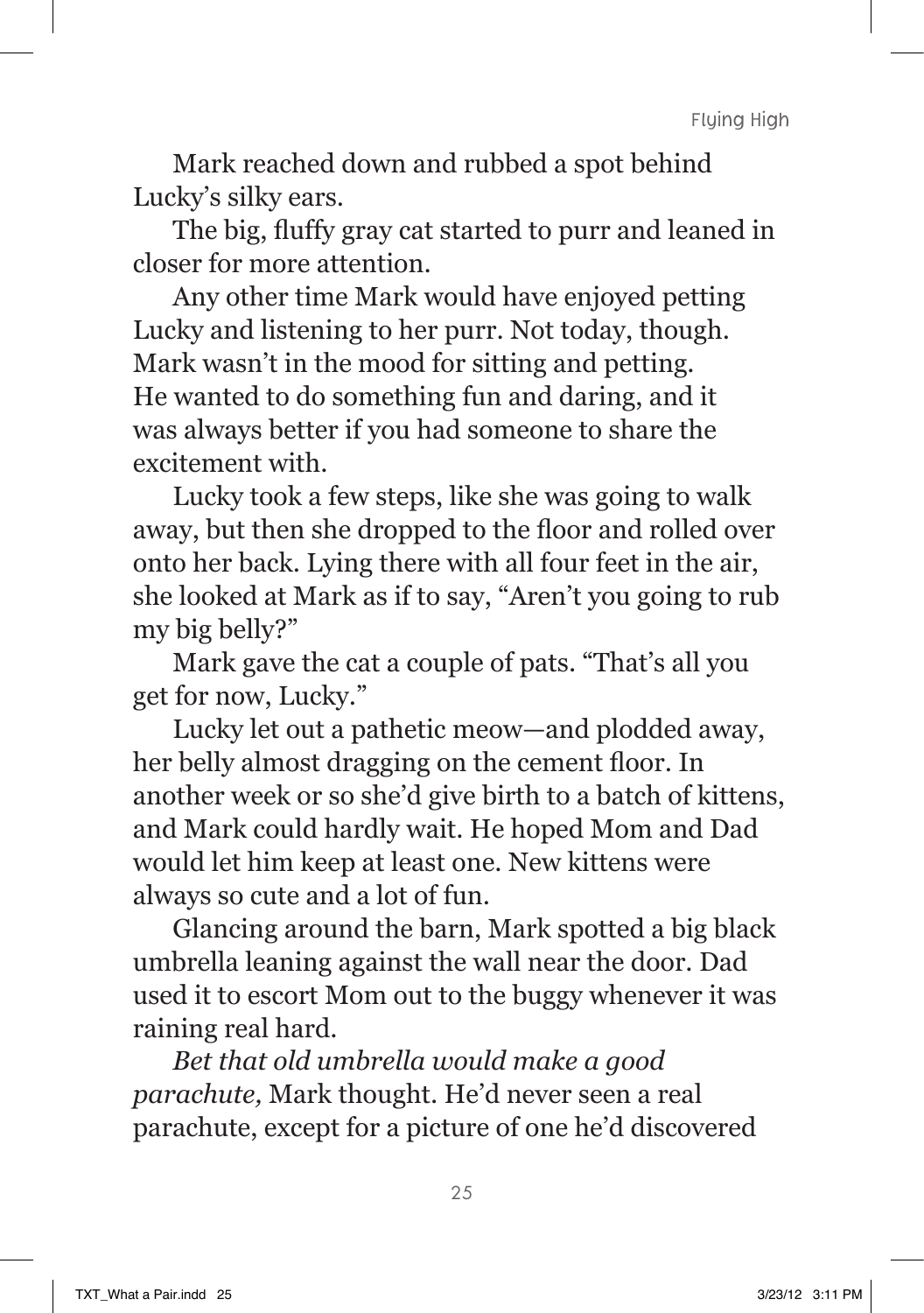in a magazine at the dentist's office. The umbrella was a lot smaller than a parachute, of course, but with the way the wind was blowing outside, he figured the umbrella would work just as well.

Mark mulled things over in his head a few more minutes; then he jumped up, ran across the room, and snatched the umbrella. After looking it over real good he realized that it was almost like new and didn't have any holes in it. *I bet four people could fit under this big umbrella with no trouble at all. Hmm. .* . *I wonder if I could talk Mattie into using it as a parachute. Think I'll go ask.*

Mark leaned the umbrella against the bale of straw and hurried out the door, ducking, as two swallows flew swiftly out of the barn. "Hey Mattie," he hollered, startling his twin sister and causing her to jump when he squatted down beside her. "Wanna play a new game with me? It's one we haven't played before, and I promise it'll be exciting and a lot of fun."

"The last game we played sure wasn't fun. Not for me, anyways. " Mattie slowly shook her head. "I sure don't need any more excitement like that."

"I'm sorry about all that. I promise this game will be different, 'cause it's the most exciting game we've ever played."

Mattie, looking a bit more interested now, said, "What's the name of this game?"

"It's called 'flying high.' "

Mattie's forehead wrinkled as her eyebrows pulled together. "I've never heard of a game by that name."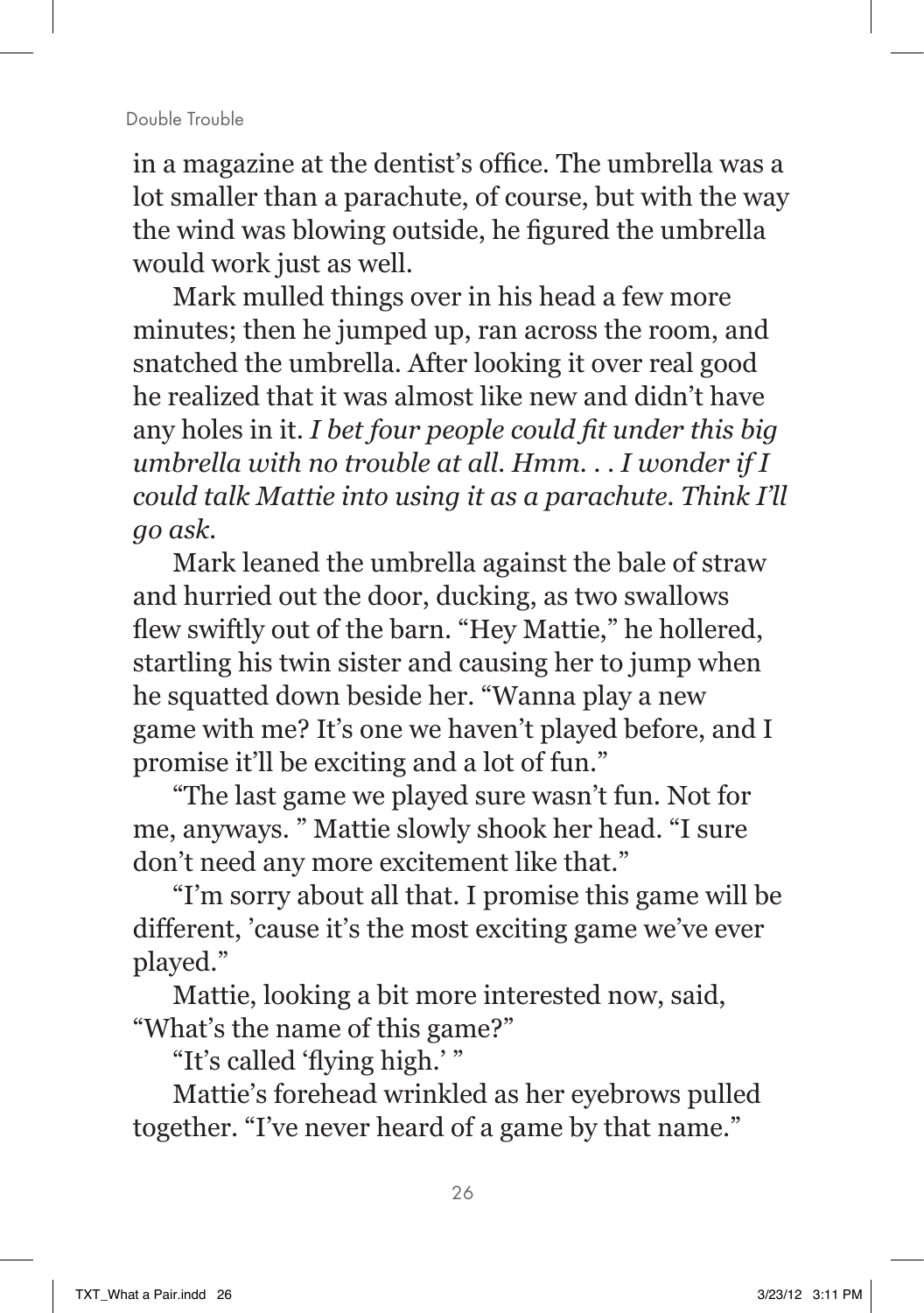"That's 'cause it's a new game, and we've never played it before."

Mattie shook her head. "No thanks. I don't think I want to play another one of your games."

"But this game is different." Mark gave Mattie's arm a little tug. "Come on, Mattie. You'll see—it'll be lots of fun!"

"Oh, all right, but this game had better not get me in trouble like the last one did."

"I'm sure it won't." Mark pulled Mattie to her feet, took hold of her hand, and they ran into the barn.

"Wait right here while I get the parachute," Mark said. He glanced up at the rafters near the loft. "Oh, and while you're waiting, check out that spider up there and see if it ate the grasshopper I threw into its web awhile ago."

Mattie tipped her head and looked up at the loft. "I'm not sure I want to see any spider eating a bug. That's pretty disgusting."

"No, it's not. It was interesting how that spider spun a web around the grasshopper. It happened so fast, you wouldn't believe it."

Mattie looked at him like he'd lost his mind. "Well I'm not interested in seeing anything like that, but what about this parachute you mentioned? We don't have a parachute, Mark."

"Jah, we do. It's right there." Mark pointed to the umbrella, propped against the bale of straw he'd been sitting on earlier.

"That's not a parachute; it's an umbrella," Mattie said.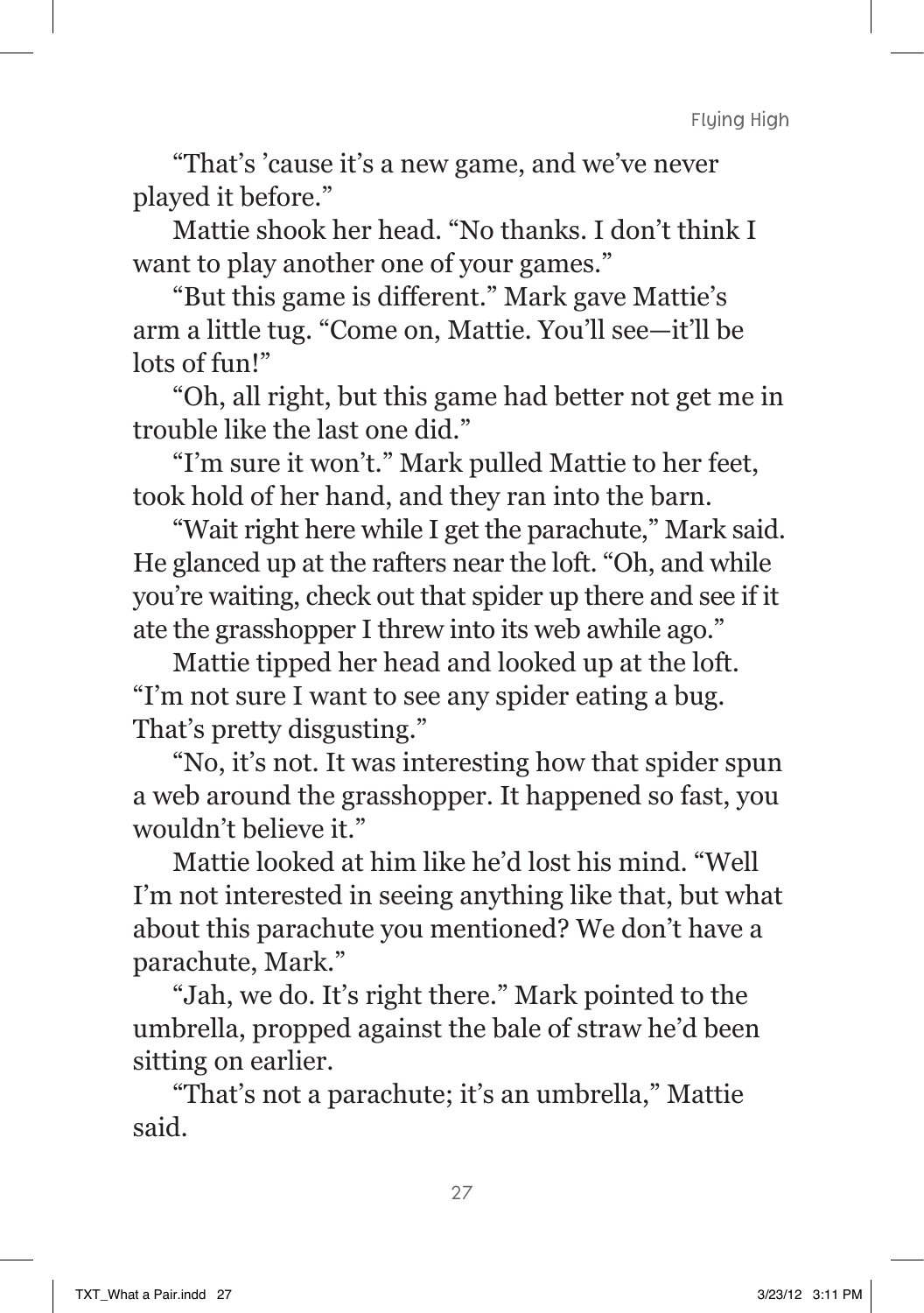"I know, but I'm sure it'll work like a parachute. I checked it over real good, and there are no holes in it either."

Mattie shook her head. "Don't be silly, Mark. We're not going to be jumping out of an airplane, and even if we were, we wouldn't use an umbrella for a parachute."

"I realize that," Mark said. "We'll be jumping off the roof of the chicken coop." He grinned widely. "You can go first, and then I'll give it a try."

Mattie's blue eyes widened, and she blinked a couple of times. "No way! I'm not jumping off any roof, and neither should you. That would be dangerous!"

"We won't get hurt. We'll have the umbrella to slow down our fall. Besides, think how much fun it'll be to float down to the ground. I'll bet it will feel just like we're flying. Better yet, we'll have a soft landing because we'll be jumping into that pile of hay Dad put on the back side of the coop the other day."

Mattie shook her head a little harder this time. "I am not jumping off the roof of the chicken coop! If you think Mom was mad about the flowers, think how upset she'll be if she finds out that we jumped off the roof of the chicken coop. Besides, why would you want to risk hurting yourself? And another thing. . . Why would you want me to go first?"

"Slow down, Mattie. You're getting all worked up for nothing." Mark shrugged and then put his hands on his hips. "But suit yourself if you don't wanna try it. I'm not gonna get hurt, and you're the one who's gonna miss out on knowing what it's like to fly. Besides, no one can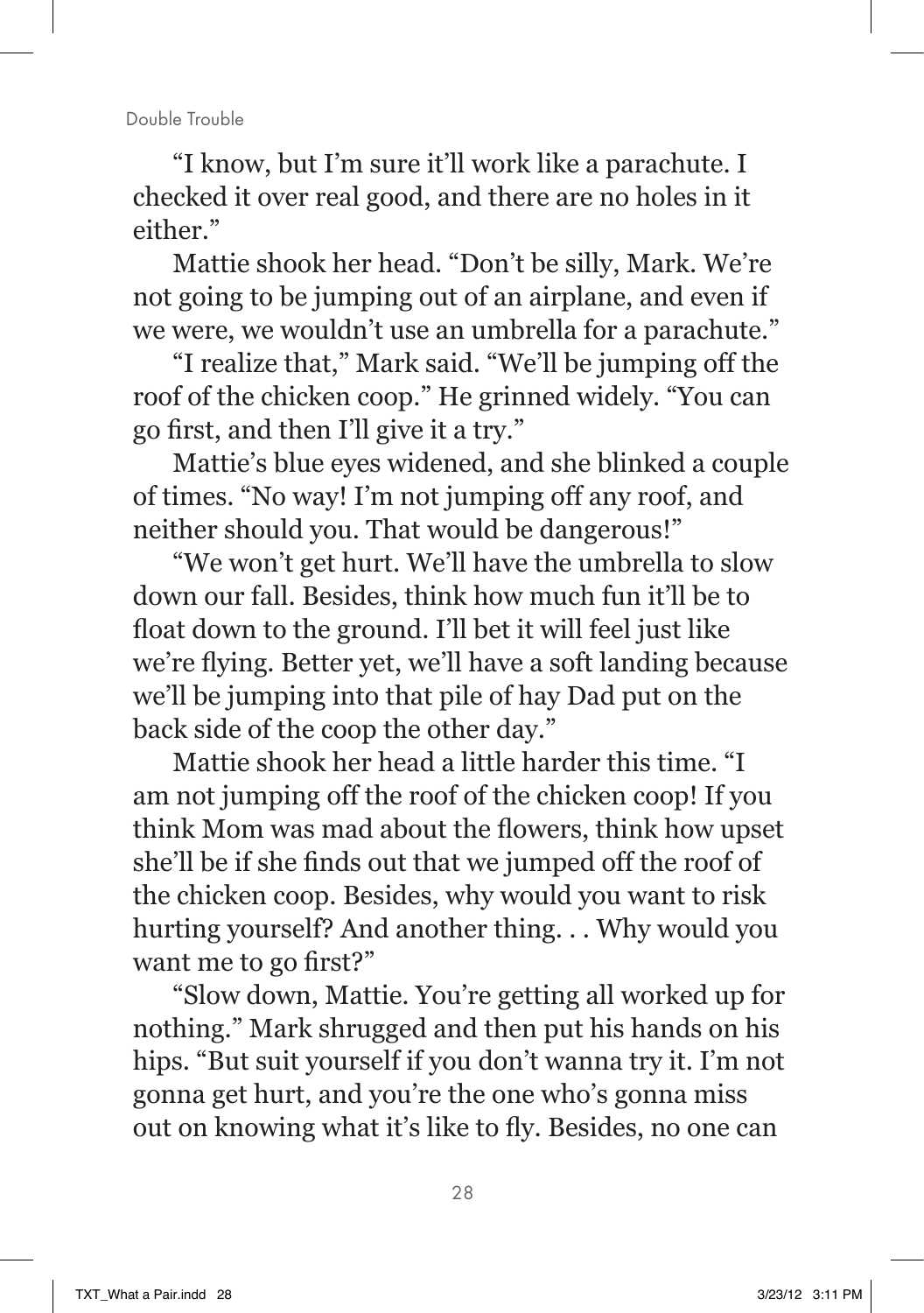see us from up there, so we won't get caught either."

"Mark, you really oughtta think things through before you try such a stunt. I don't wanna know how to fly. Birds fly; people walk, and I'm not a bird." Mattie scowled at him.

"I'm not a bird either, but I am gonna find out what it feels like to be one, and since we're twins, I think you should try it, too. Just imagine what our friends will say when they learn what we can do."

"No way! I don't care what anyone says—I am not crazy enough to jump off the roof and probably end up getting hurt. But if you want to do something so foolish, then go right ahead."

"Will you at least climb up on the roof of the chicken coop with me?" Mark asked.

"I suppose I can do that, but only to watch."

Mark hurried to get the umbrella and then he handed it to Mattie. "Here, hold this while I get the ladder so we can climb on top of the chicken coop."

"This is really *dumm*," Mattie mumbled as she held on to the umbrella and followed Mark out of the barn and over to the chicken coop. "Jah, it's really a dumb idea."

When Mark set the ladder in place and climbed onto the roof, she mumbled even louder, "If Mom and Dad find out about this, you'll be in big trouble—and I'm worried that you'll get hurt."

"They won't find out. Mom went over to Grandpa and Grandma Miller's to pick up Ada and Perry, remember? And Dad and Ike are way out in the field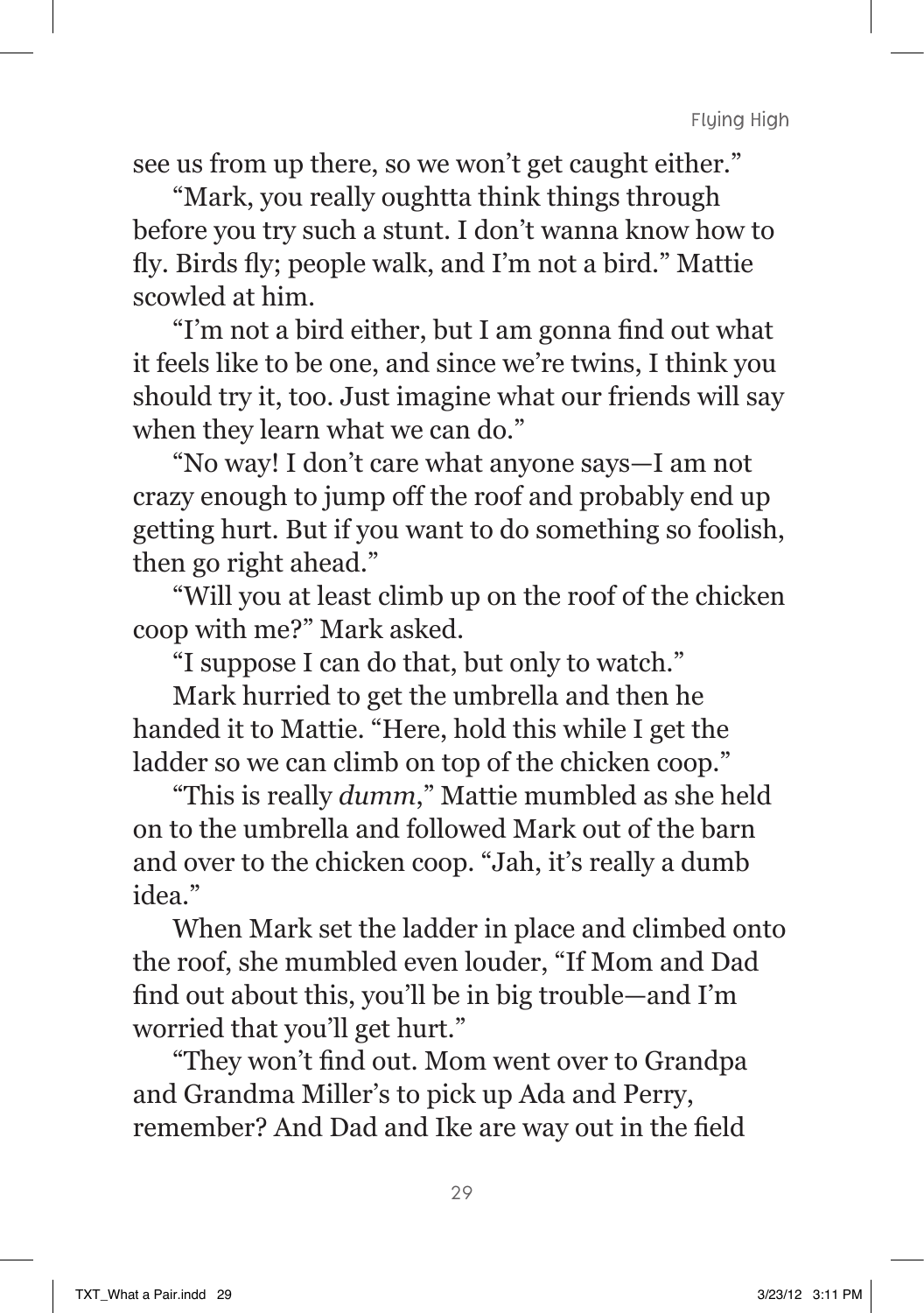today fixing fences," Mark called over his shoulder.

"And quit talking about me getting hurt, 'cause I'm sure I won't."

"What about Calvin or Russell? If they see us, they're sure to tell Mom or Dad about this."

"No they won't. They're selling produce from our roadside stand today, so none of them can even see what we're doing."

"Oh, that's right. Still. . . I don't know about this crazy notion you have."

"Will you relax? I'll be fine, really." He figured once he'd shown Mattie how much fun flying could be, she'd want to give it a try, too.

When Mark stepped onto the roof of the chicken coop, he looked down to be sure the stack of hay was still there. Sure enough, the hay was right where Dad had put it earlier this week.

"Are you sure you don't want to fly like a bird?" he asked Mattie, who now stood beside him, eyes wide and looking really frightened.

She shook her head. "It's gotten awfully windy, and I still don't think you should do this, Mark."

"The wind is exactly what we need." Mark held out his hand. "Just stop talking and give me the umbrella."

Mattie handed it to Mark, and just as he opened it up—*woosh!*—a big gust of wind almost lifted him off his feet.

Mark wobbled, and the wind pushed him back. . . back. . .back, toward the other side of the roof.

"Look at me! I'm fly. . .ing high!" Mark shouted as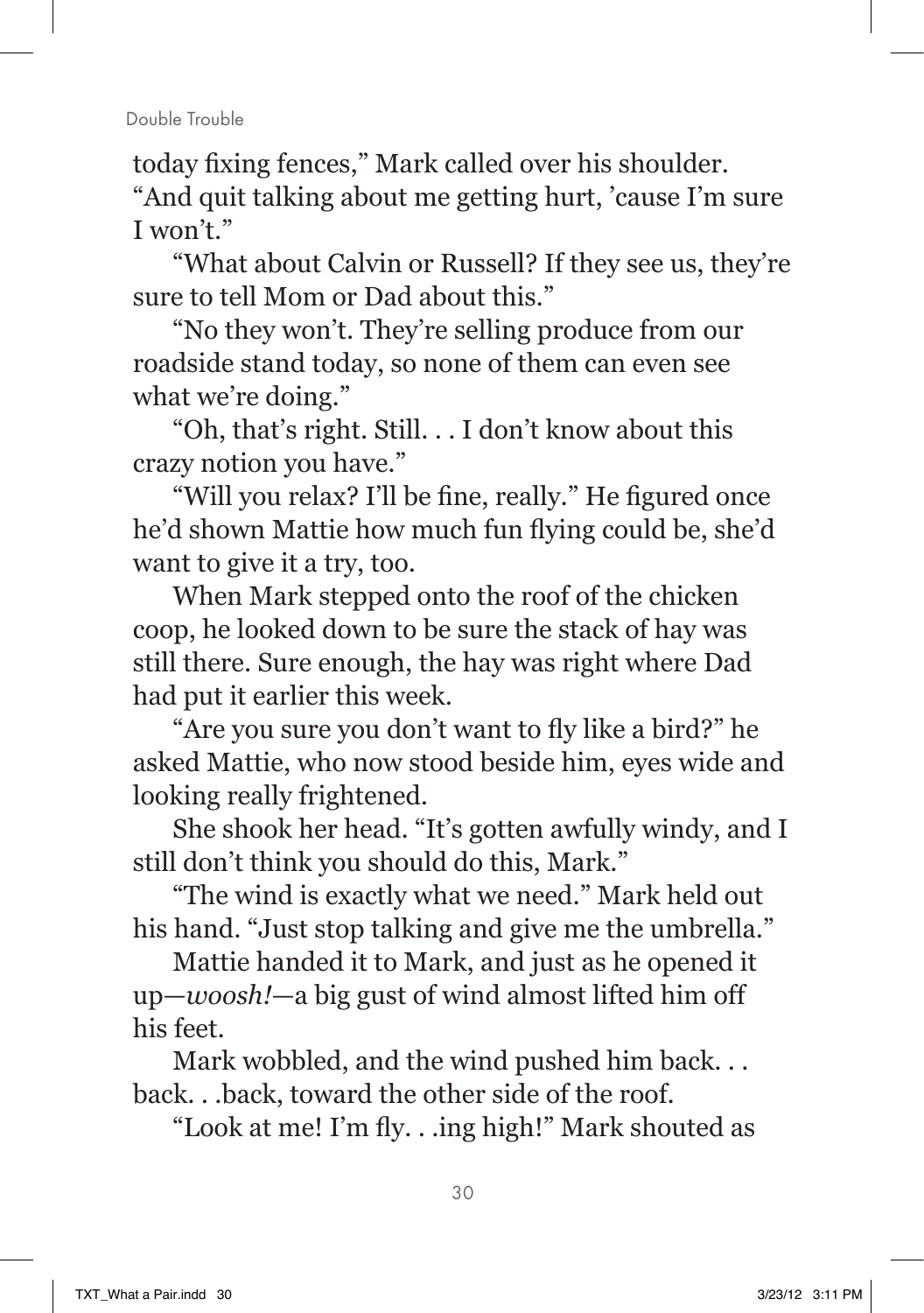another gust of wind lifted him straight up. And then he was falling. . .down. . .down. . .down. . .until—*splat!*—he landed in something soft and squishy, but he knew right away that it wasn't hay.

"Phew! What is that horrible odor?" He slowly exhaled and opened his eyes. "Oh no! I've landed in a pile of stinky manure!"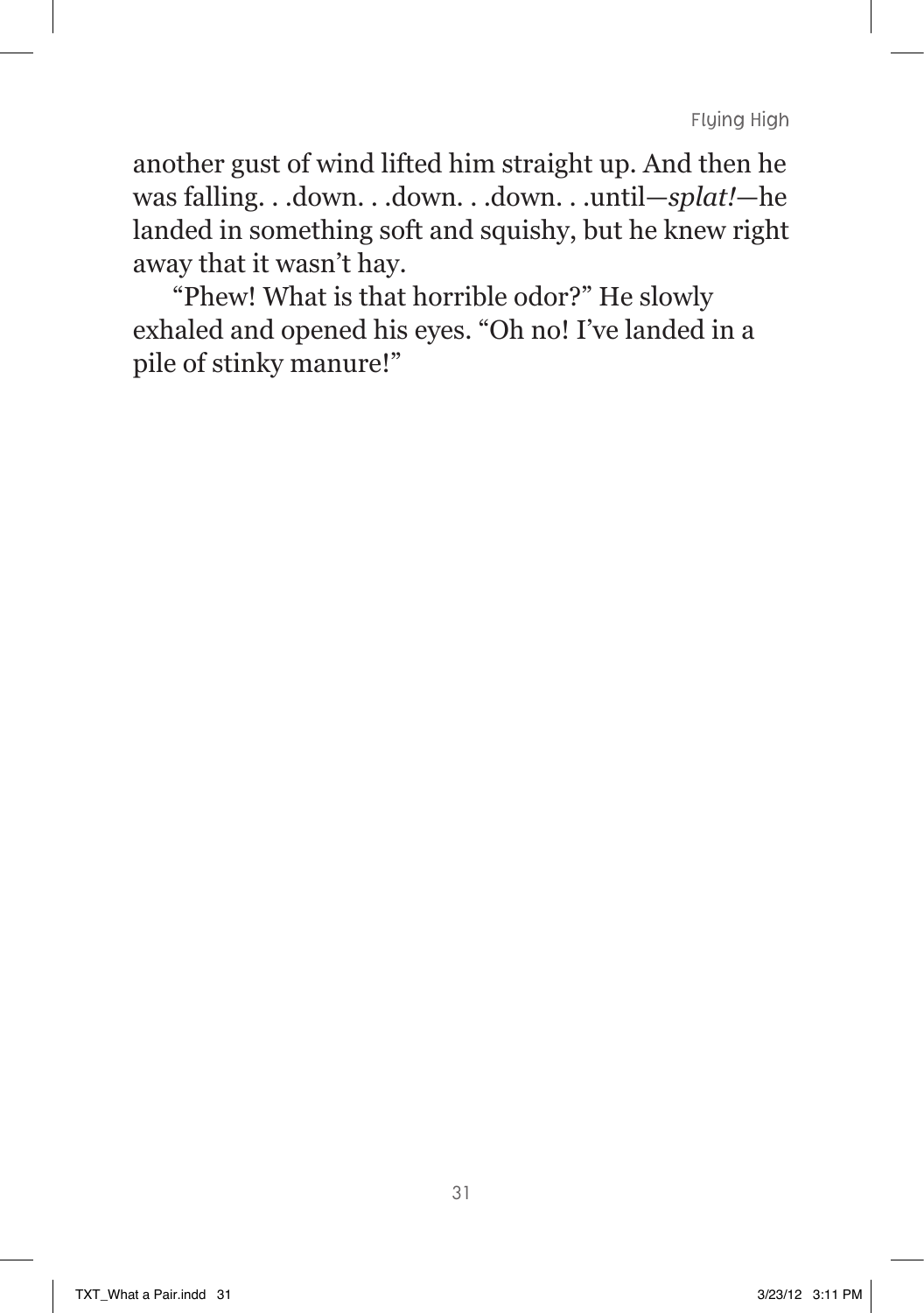

## A Hard Lesson

Mattie looked down at Mark and gasped when she saw him sitting in the middle of the manure pile. "Oh Mark, are you okay?" she hollered.

"No, I'm not okay! I just landed in manure!"

"Are you hurt?"

"I—I don't think so." As Mark stepped out of the manure pile, lifting one foot, and then the other, it made a squishy sound. "Nothin' seems to be broken. But I'm sure a big mess. And, *phew!*—this malodorous stuff really stinks!"

Mattie plugged her nose. She might not know what *malodorous* meant, but even from up here on the roof of the chicken coop she could smell the stench. "I'll be right there!" she shouted down to Mark.

Mattie scurried down the ladder, and raced around to the other side of the coop. Poor Mark stood there, slowly shaking his head. He really was a mess. Globs of gooey manure clung to his shirt and pants, and some of it was stuck between his bare toes.

"You look *baremlich*," she said, trying not to laugh.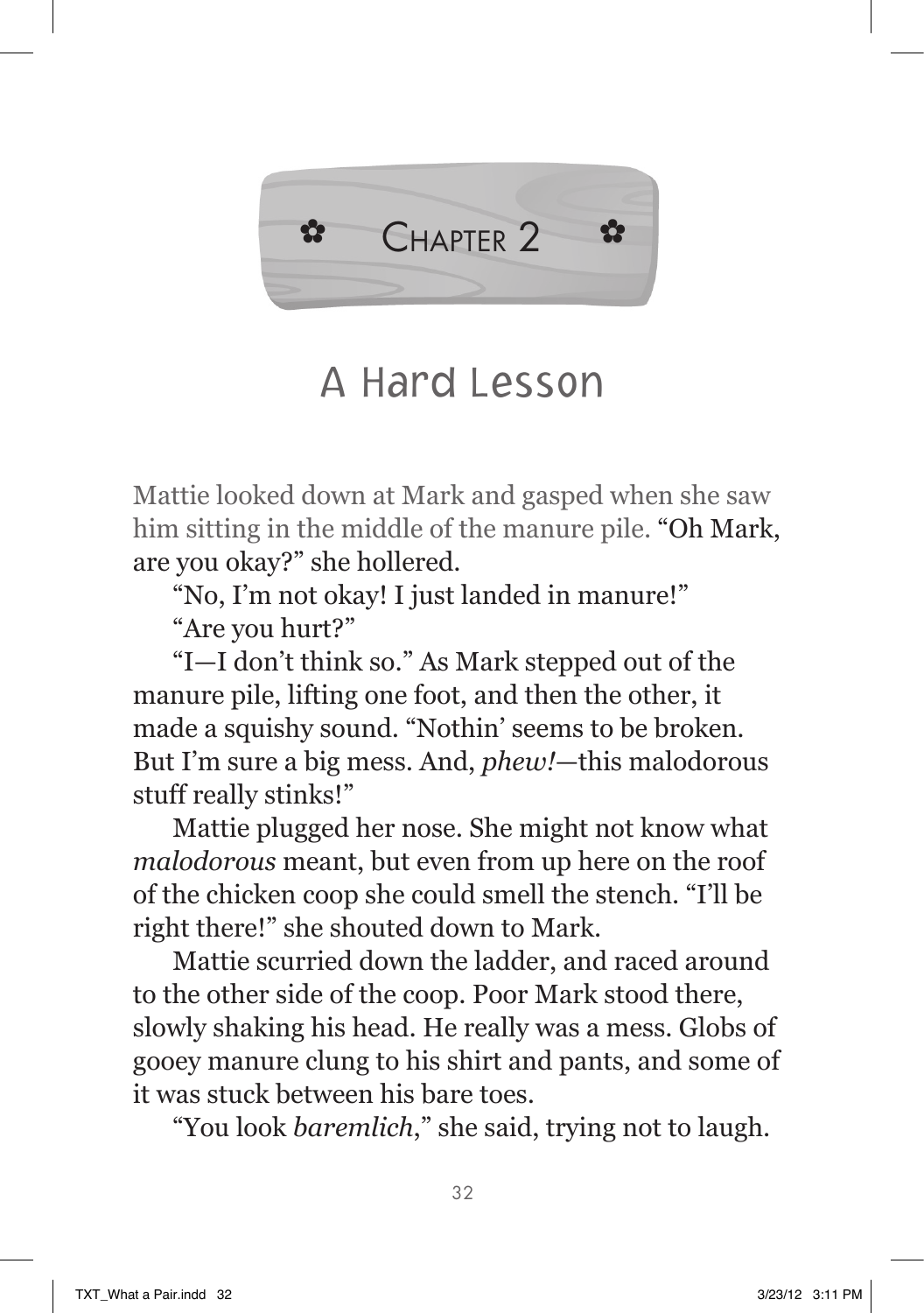"I know I look terrible, and I feel just as bad. Guess I'd better get in the house and take a shower right away, before Mom gets home and Dad and Ike come in from the fields," Mark said.

"Huh-uh! No way! You'll track manure into the house. Better let me wet you down with the hose first."

Before Mark had a chance to respond, Mattie raced across the yard and turned on the hose. Then she dragged it back through the grass and aimed it right at Mark, blasting his shirt, pants, and bare feet with plenty of water.

"Hey, that's really cold!" Mark jumped up and down.

"Of course it's cold. It's water from the hose, so what did you expect?" Mattie shot another stream of water at her brother while trying to stifle a giggle. "If you don't hold still, I'll never get all that manure washed off!"

Mark continued to hop up and down as she pelted him with more water. "Ye-ow! Think I'm gonna freeze to death!" he hollered.

"Oh, don't be such a *boppli*."

"I'm not a baby, and I bet you're enjoying this, aren't you?"

" 'Course not." *Well, maybe a little,* Mattie thought. "Just hold still!"

Mark rushed toward Mattie, grabbed the hose from her hand, and turned the water on her.

"Absatz! Absatz! That's really, really cold!"

"I'll stop when you promise not to spray me with any more water." Mark looked down at his clothes. "Most of the manure's off anyways, and I'm sick of bein' cold.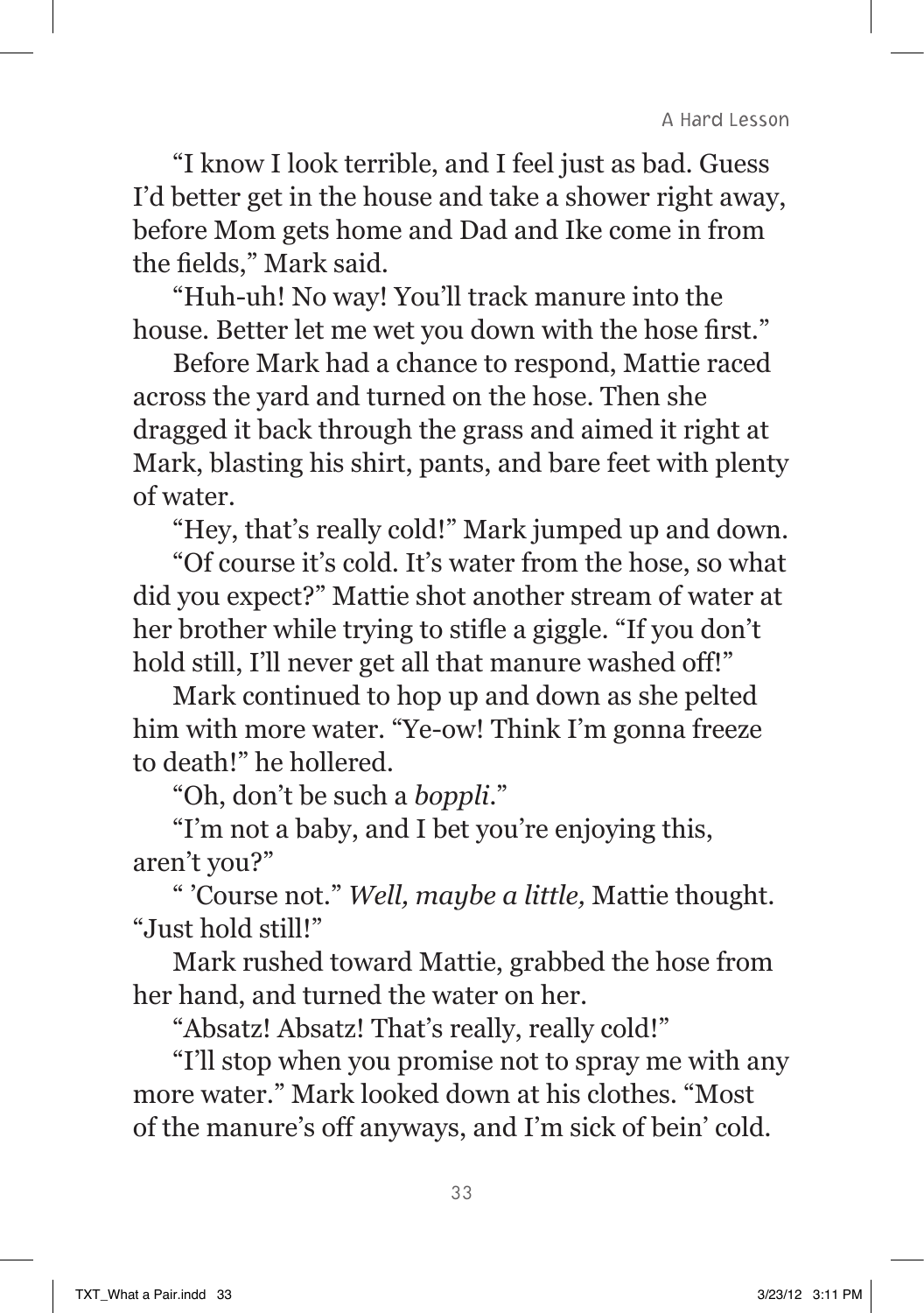Thanks to you, I have goose bumps on top of goose bumps!"

"You'd better get in the house and take a shower now," Mattie said, smiling. "You'll warm up then."

Mark shook his head. "I ain't gonna drip water on Mom's clean floors, so I'd better stay out here in the sun and dry off first, before I go in the house to take a shower."

"Aren't, Mark."

He tipped his head to the right. "Aren't Mark, what?" She tipped her head to the left. "Huh?"

"I don't know. You said, 'aren't Mark,' and I just asked, 'aren't Mark, what?' "

She shook her finger at him, the way Mom often did when she was scolding one of her seven children. "Stop trying to confuse me. The reason I said 'aren't' is because you said 'ain't,' and *ain't* isn't good English."

Mark grunted. "Now you're confusing me."

"No, I'm the one who's confused, and I think—"

Mattie's words were halted by the *clip-clop* sound of horses' hooves approaching in the distance. She glanced at the road, then back at Mark. "Uh-oh. You're in big trouble now. Mom's home."

The wind had calmed down to just a breeze, and as the horse and buggy got closer, Mattie watched Mom push a strand of auburn hair back under her black outer bonnet that had blown loose.

## ✿

Mark raced for the house. Mattie was right beside him.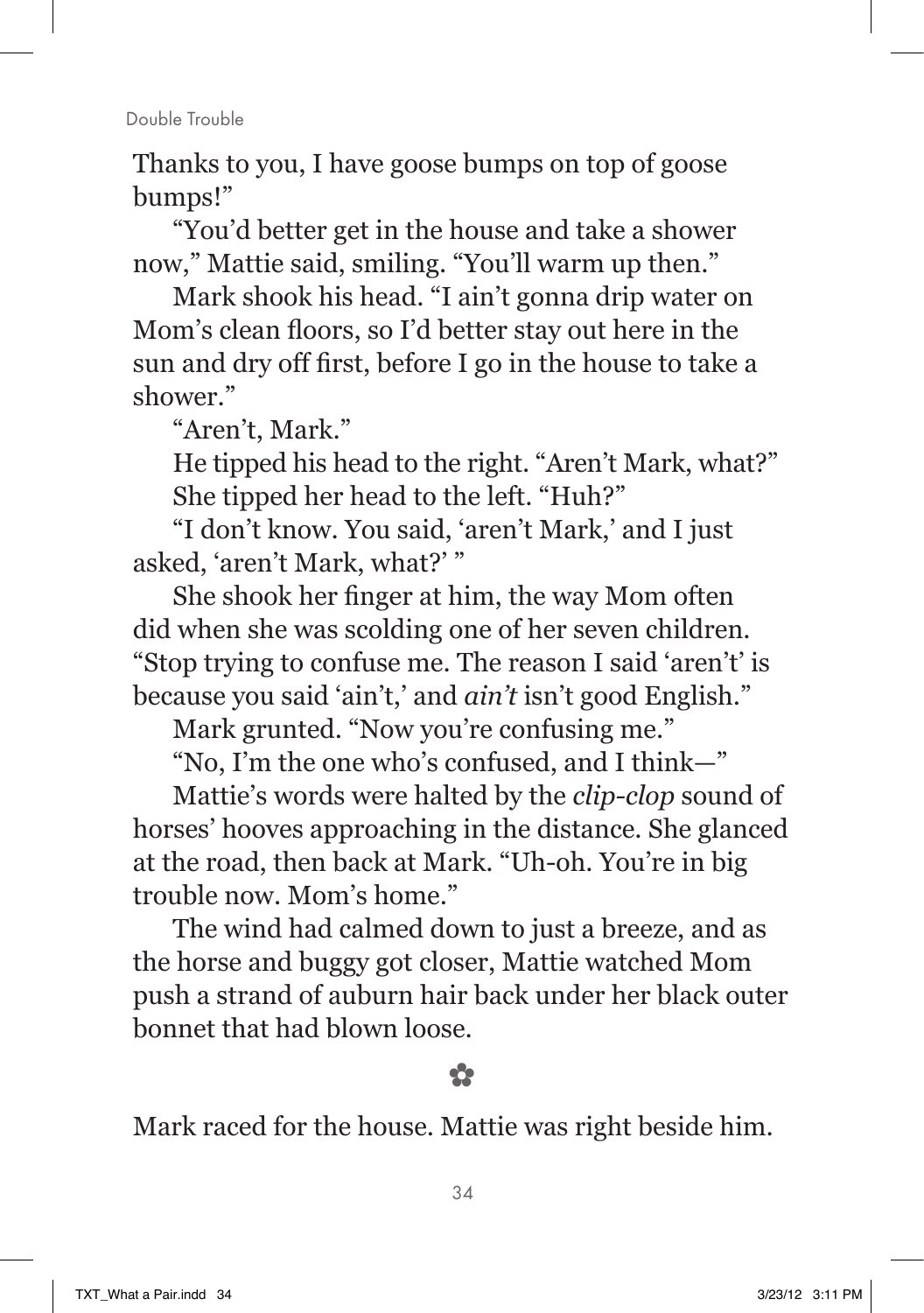They'd only made it halfway there when Mom, who had just pulled her horse and buggy up to the hitching rail near the barn, hollered, "Absatz!"

Mark screeched to a stop, and when Mattie bumped into his back she plugged her nose. "Phew! You sure do *schtinke*!"

"I wouldn't stink if that gust of wind hadn't pushed me to the wrong side of the chicken coop."

"I know, and when it lifted you into the air, I was really scared."

"Not me. I wasn't scared till I landed in that pile of manure."

"Phew! What's that awful smell?" Mom asked as she approached the twins. Three-year-old Ada and fiveyear-old Perry held on to her hands. Mom looked at Mark's clothes, where a few blobs of manure still clung, and frowned. "What have you been doing? Have you two been up to mischief again?"

"Not me," said Mattie. "Mark sort of—well, he landed in the manure pile when he was seeing if he could. . ."

Mom's eyebrows shot up as she stared at Mark. "What on earth is your sister talking about? Why would you be playing in a pile of smelly manure?"

"I wasn't playing in it, Mom. I was trying to show Mattie how to use Dad's big umbrella as a parachute, so we climbed onto the roof of the chicken coop, and—"

"The wind came up and pushed Mark backward," Mattie said, finishing Mark's sentence. "Then another gust of wind lifted him into the air, and when he came down, he landed in the pile of manure."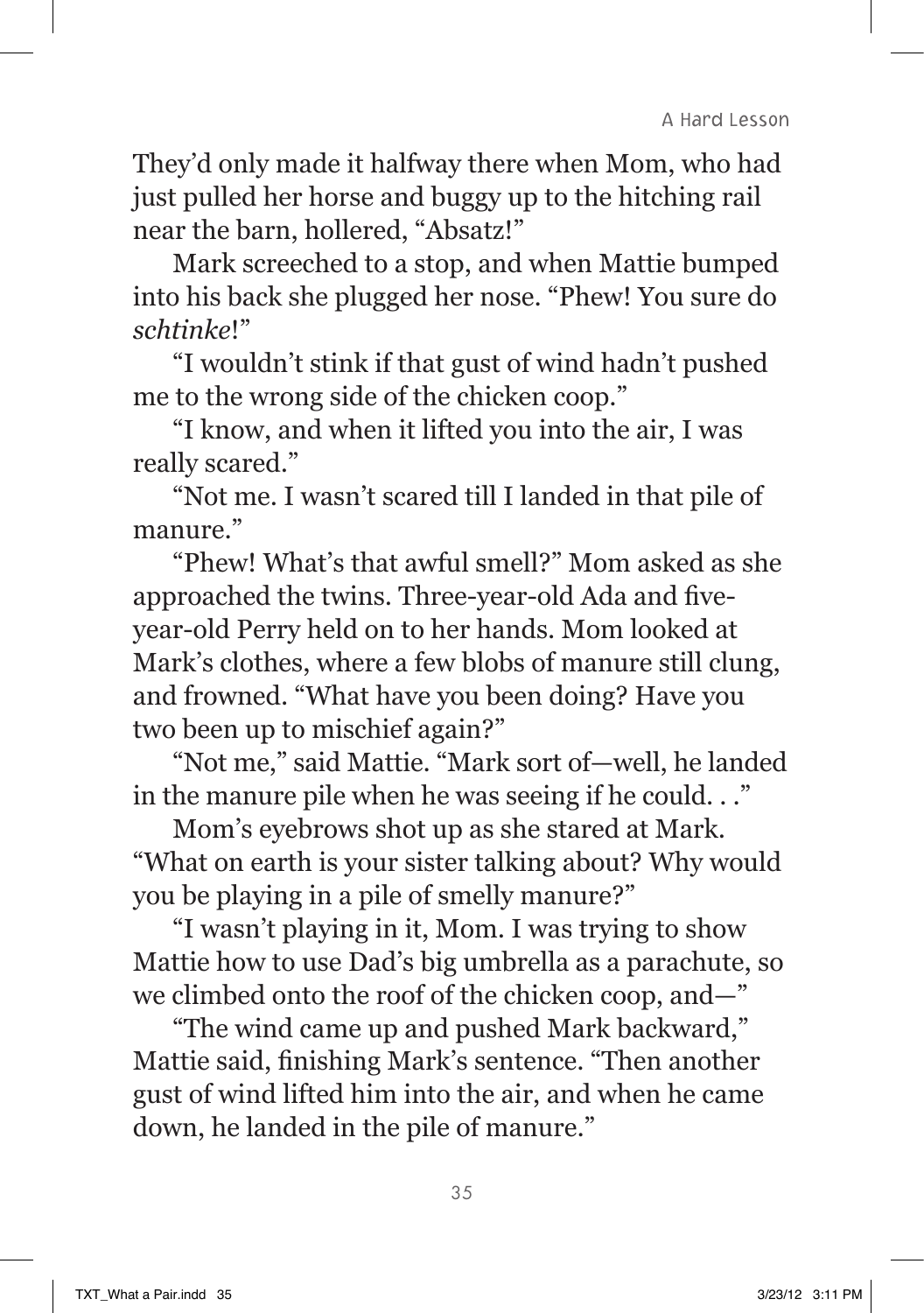Perry started to laugh, but Mom's mouth dropped open, and her blue eyes widened in disbelief. "You—you did what?"

"Well, I thought I could fly, and since there was hay on the ground where I was gonna jump, I didn't think I'd get hurt." Mark paused and gulped in some air. "I—I sure didn't think the wind would push me over to the other side of the roof, or that I'd end up landing where the pile of manure was."

Mom's frown deepened, and she let go of Perry and Ada's hands so she could shake her finger at Mark. "You ought to know better than to do something so foolish and dangerous. Why, you could have been seriously hurt!"

Mark hung his head, feeling really foolish. Mom was right, he could have gotten hurt. "Sorry, Mom," he mumbled. "I know it was dumm and I'll never do it again."

"I should say not," Mom said with a click of her tongue. She pointed to the house. "Now get inside and take a shower. Oh, and put your smelly clothes in a plastic bag. I don't want them stinking up the other clothes in the laundry basket."

"What about the umbrella?" Mark asked. "It's still in the manure pile, and I—I think it's broken."

"Just leave it there for now. I'll have your *daed* take care of it," Mom said. "But of course, if it is broken, you'll need to buy a new one."

"But Mom, I don't have enough money to buy another umbrella," Mark argued.

"Then I'm sure your daed will find some extra chores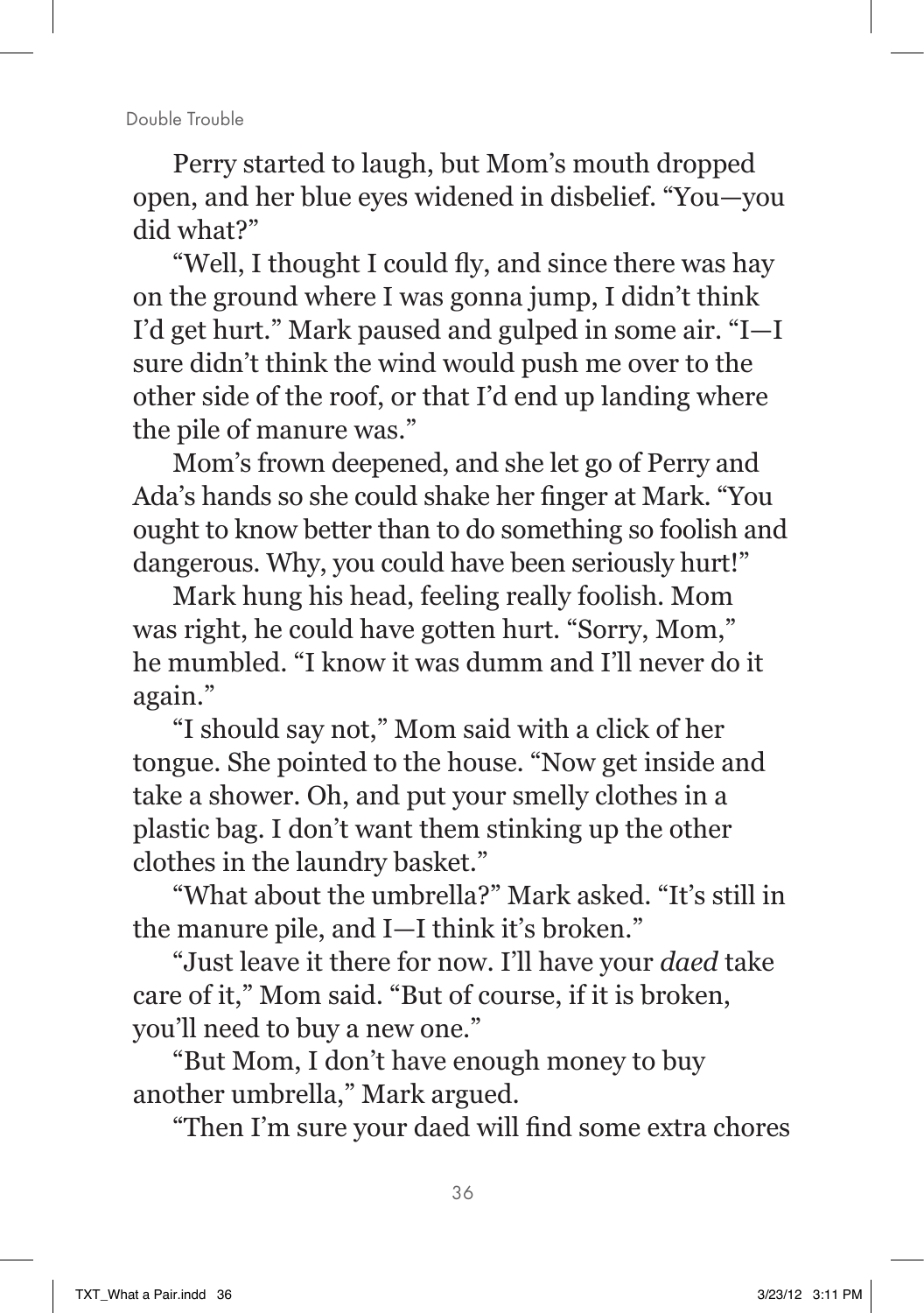A Hard Lesson

for you to do so you can earn the money," Mom added as she took Ada and Perry's hands again and moved toward the house. "In fact, if he doesn't find some chores for you, then I certainly will!" she called over her shoulder.

Mark shot Mattie a quick glance, wondering if she was glad he'd been the one to get yelled at this time, and then he hurried into the house behind Mom. He was lucky she hadn't given him a worse punishment. And he definitely wanted to get cleaned up before Dad came in from the fields and saw what he'd gotten into.

#### ✿

During supper that evening, Mattie looked over at Mark and noticed a strange expression on his face. He hadn't said a word since they'd started eating their meal. Was he dreading the extra chores Dad had given him to do because of all the mischief, or was there something else on her twin brother's mind? Maybe she would let Mark off the hook and not make him wash the dishes for her tonight.

"Won't be long now and you'll be going back to school," Dad said, touching Mattie's arm. "Are you ready to begin the third grade?"

"Wish I didn't have to go back to school," Mattie said. "I can't wait till I graduate from eighth grade and get to stay home with Mom all day."

"Staying home with your *mamm* won't be as easy as you think," Dad said, handing Mattie the basket of homemade bread.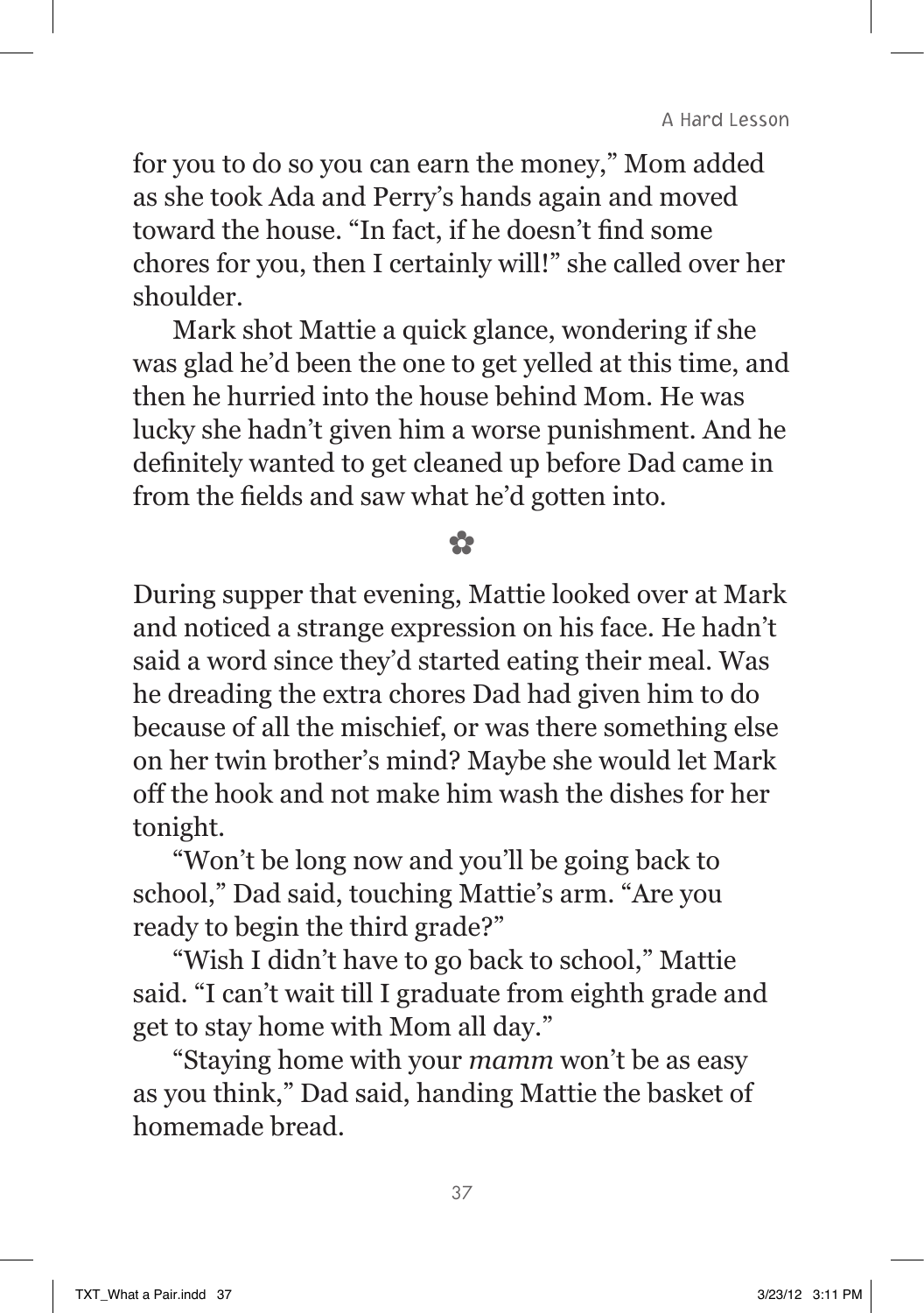"That's right," Mom said with a nod. "Learning how to be a good homemaker will mean a lot more chores, as well as learning to do many things you haven't done before."

"Like what?" Mattie wanted to know.

"Like sewing, quilting, baking, and cooking meals." Dad handed Mattie the bowl of mashed potatoes. "You'll need to know how to do those things before you get married."

Mattie scrunched up her nose. "Don't see why I'd have to learn all that, 'cause I'm never gettin' married. Boys are weird, and they do dumm things."

Dad chuckled and gave Mattie's shoulder a pat. "You'll change your mind about that someday."

Mattie didn't think so, but she decided not to say anything more about it, because graduating from school was still a ways off, and it would be several years before she was even old enough to think about marriage.

Mattie glanced across the table at her oldest brother, Ike. She had learned that when Ike was her age, his hair used to be bright red like hers and Mark's. But since then his hair had grown darker and turned a deep auburn color like Mom's. Ike had recently started going out with a girl named Catherine. Mattie had never heard him say anything about wanting to get married though. Of course, Ike was only sixteen, so he probably wouldn't think about getting married for a few more years. Then there was Russell, who'd turned thirteen in April, and Calvin, who was eleven. It was obvious who they took after. Their hair was as blond as Dad's. And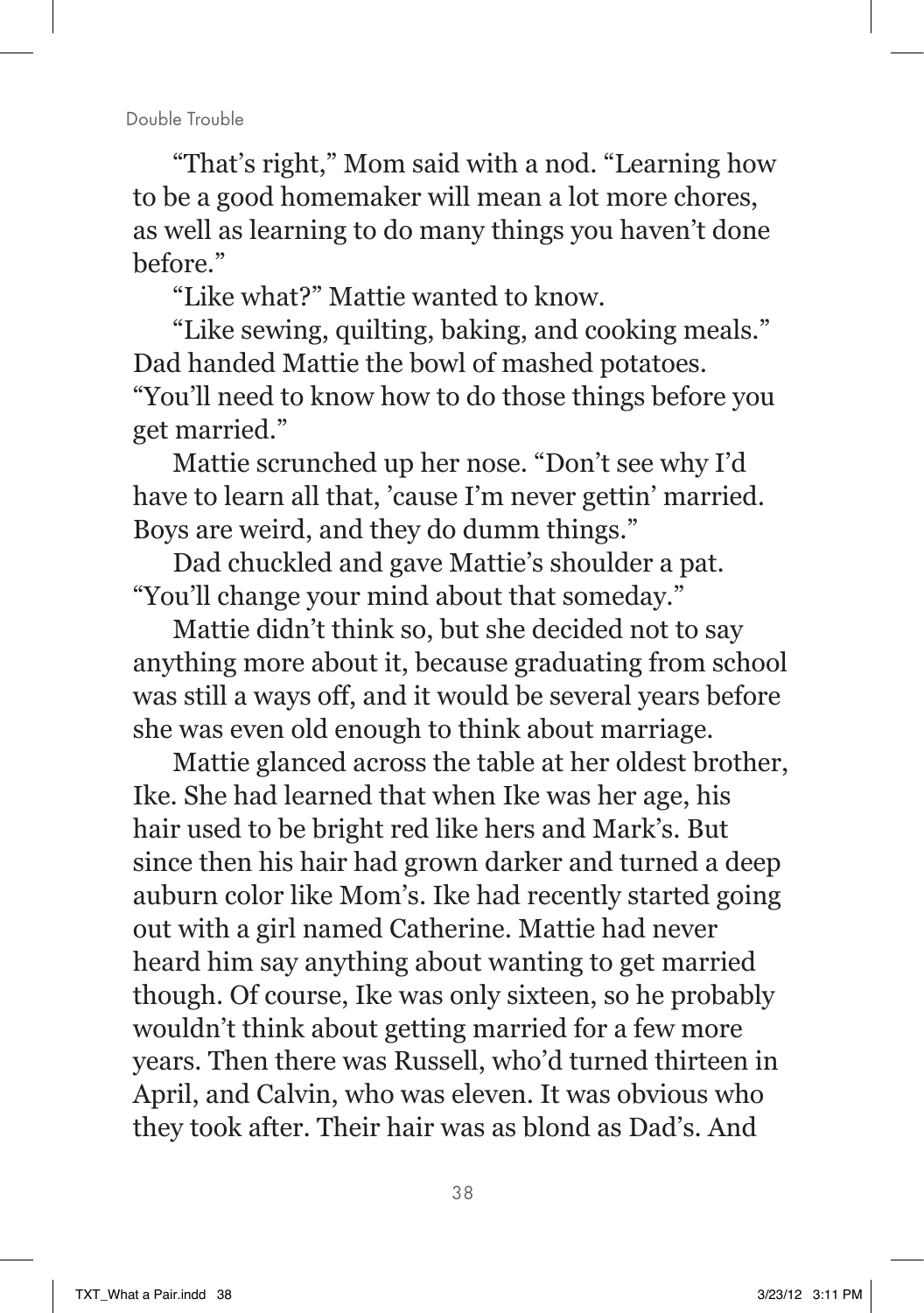as far as Mattie knew they had no interest in girls, other than to tease them, the way Mark often did.

Mattie looked over at Mark. He still hadn't said anything, and she couldn't figure it out. It wasn't like him to be so quiet.

She gave his arm a little nudge with her elbow. "How come you're not saying anything?"

"Can't think of anything to say," he mumbled around a piece of Mom's juicy fried chicken. "Besides, can't you see that I'm eatin' my supper?"

"We're all eating, but we're all talkin', too," Mattie said.

Mark grabbed the meat platter and forked another piece of chicken onto his plate.

Mattie continued to eat her meal as she listened to Mom and Dad talk about some things that had been going on in their community lately. When she got bored with their conversation she turned her attention to her little brother, Perry, whose hair was so blond it was the color of the palomino horse down the road from where they lived. She watched as Perry fed Ada his green beans. Mattie knew Perry didn't like green beans, but apparently Ada did, for she was chomping away and smacking her lips as if the beans tasted like candy.

Mattie giggled to herself, seeing the green beans stuck in Ada's red hair. It looked almost as funny as the time Ada had dumped a bowl of macaroni on her head.

Mom and Dad didn't seem to notice what was going on, because they were talking about Dad's woodworking business, and how many orders he'd recently gotten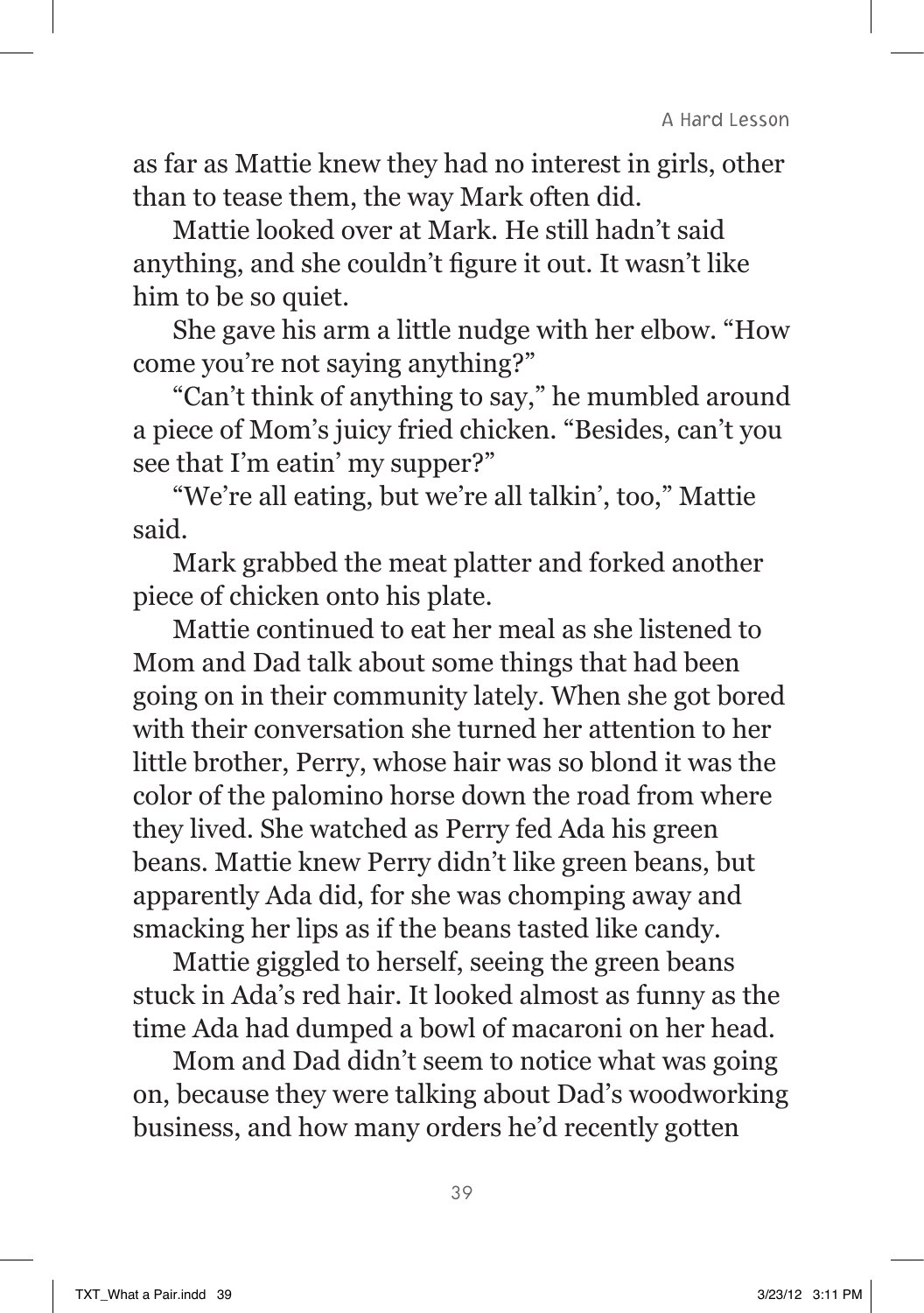#### Double Trouble

for new tables and chairs. Mattie thought about interrupting their conversation to tell them what Perry was doing, but figured she'd probably be accused of being a tattletale if she did, so she decided it would be best to keep quiet.

As Mattie ate, she wondered if there was a way she could get out of going to school. She liked their teacher, Anna Ruth Stutzman, well enough, and she enjoyed playing with her best friend, Stella Schrock, during recess. What she didn't like about school was learning her multiplication tables and trying to spell difficult words. Mark didn't have a problem with either of those. In fact he could spell words that Mattie couldn't even pronounce. It was funny how one minute Mark would use some big word, and the next minute he'd say "ain't," which even Mattie knew wasn't proper English.

*He probably just does that to irritate me,* Mattie thought.

Mark reached over just then and tickled Ada under her chin. Ada giggled and started waving her hands, like she always did when she got overly excited.

"Not now," Mom scolded, looking over at Mark. "This isn't the time or place to be fooling around. If Ada gets too excited she might knock something over. And how'd those beans get in her hair?"

Shrugging his shoulders, Mark stopped tickling Ada and reached for another piece of chicken. Mattie couldn't believe he could eat so much food.

"Would someone please pass me the sugar bowl?" Mom asked. "I didn't put enough sweetener in my iced tea."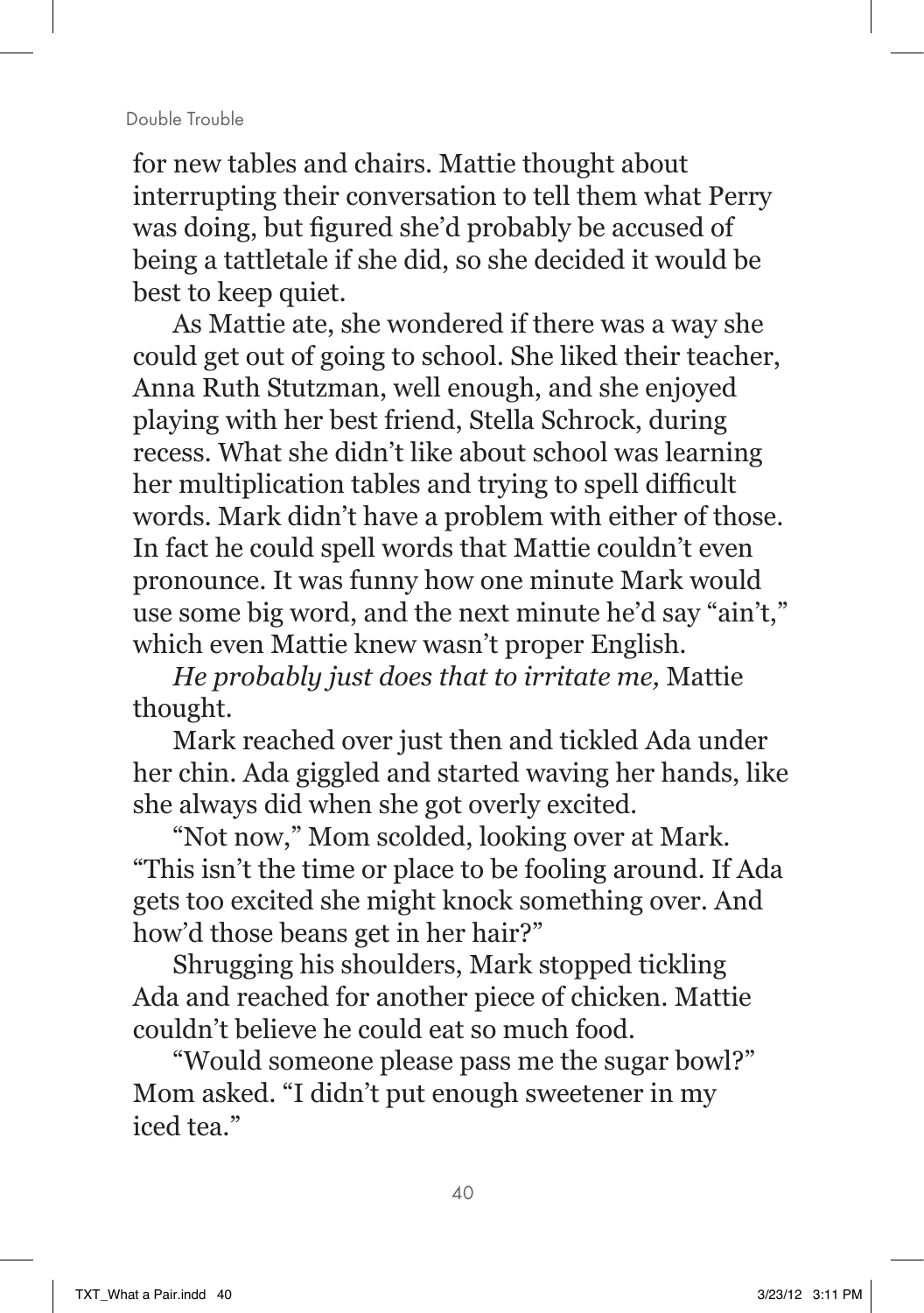"Jah, sure." Mattie reached for the sugar bowl and quickly passed it to Mom.

As soon as Mom lifted the lid on the bowl there was a—*Ribbit! Ribbit!—*then a little frog, covered in sugar, hopped out of the bowl and landed on the table with a thud!

Mom screamed so loud that Ada flinched and started crying. Even the green beans fell out of her hair. Then Dad leaned forward and grabbed hold of the frog. "Alright now," he said with a very stern look, "who's the one responsible for putting that *frosch* in the sugar bowl?"

No one said a word. Mattie and her brothers just sat there. She knew for certain that it hadn't been Ada, because she was too little to do something like that. Same for Perry. And Ike was old enough to know better, so that left Russell, Calvin, or Mark.

"Well, who did it?" Dad asked again, squinting his brown eyes as he looked at each of the children.

Mark's cheeks reddened as he hung his head. "I'm the one who put the frosch in the sugar bowl," he admitted. "It was supposed to be a joke, and I never thought Mom would. . ."

"You about startled me out of my wits," Mom said. "What in the world were you thinking?"

Before Mark could respond, Dad pushed his chair away from the table. Then, looking down at Mark with a deep frown, he said, "I'm going to put the frosch outside. You'd better finish your supper quick, because when I get back, we're going to settle this matter."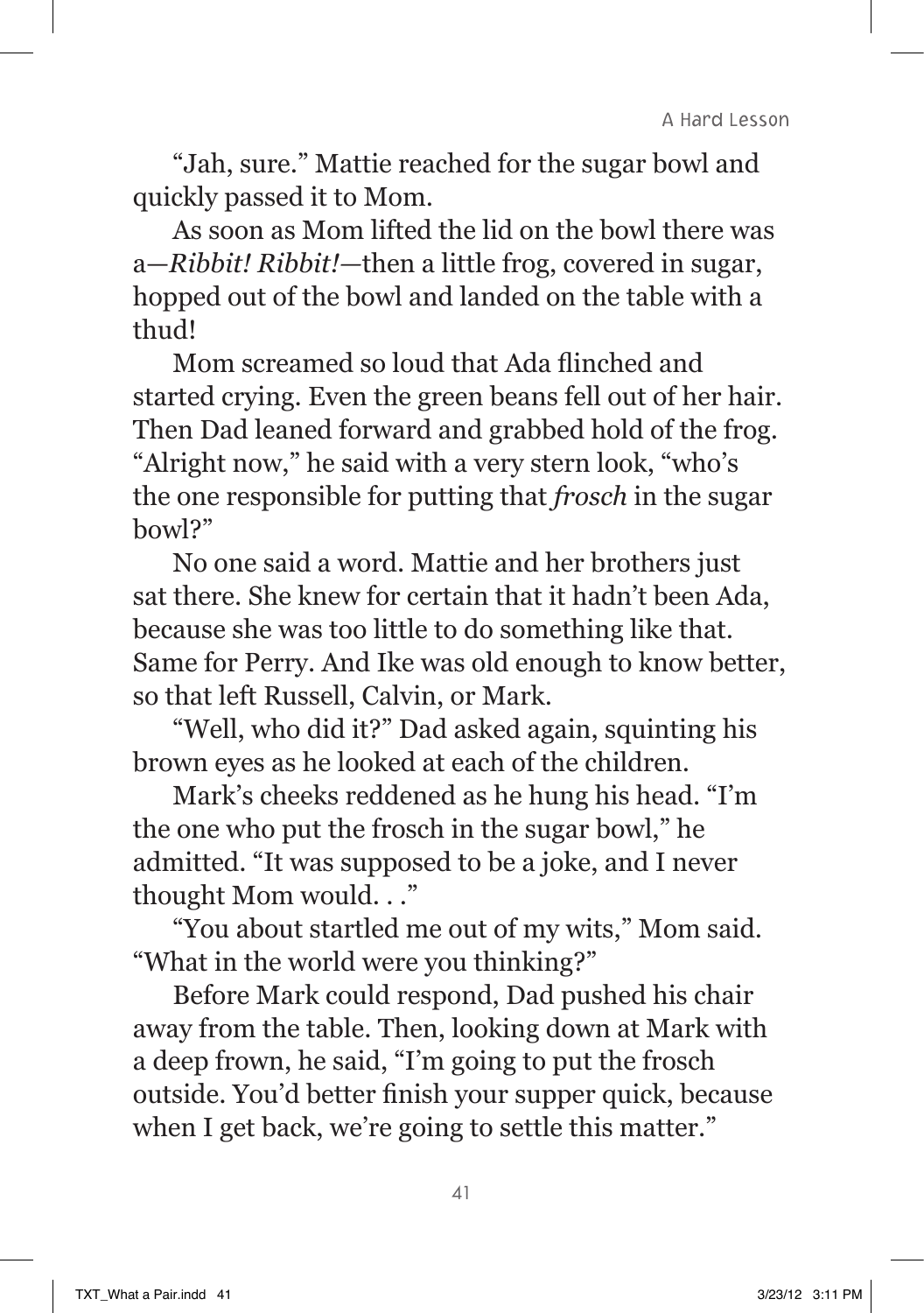

# Spilled Milk and Sour Juice

"Dad was pretty upset with you last night, wasn't he?" Mattie asked when she met Mark in the hallway outside their bedrooms the following morning.

Mark nodded. "Jah, and because of the umbrella stunt and me putting the frosch in the sugar bowl, I've gotta clean out the chicken coop every day for a week and do some other extra chores, too."

"I hope you learned a good lesson," she said, squinting at him, the way Mom did when she was scolding someone.

Mark frowned. "I don't need a lecture from you, Mattie. I know puttin' that frosch in the sugar bowl was wrong, and thinkin' I could fly was really dumm. I sure won't do either of those things again. Just wanted to have a little fun, that's all."

"Your idea of fun is sure strange, but it's good you're not going to do anything like that again, 'cause I think it really scared Mom."

"Didn't mean to scare her. It was meant for you." Mark snickered. "Just thought it'd be funny to see your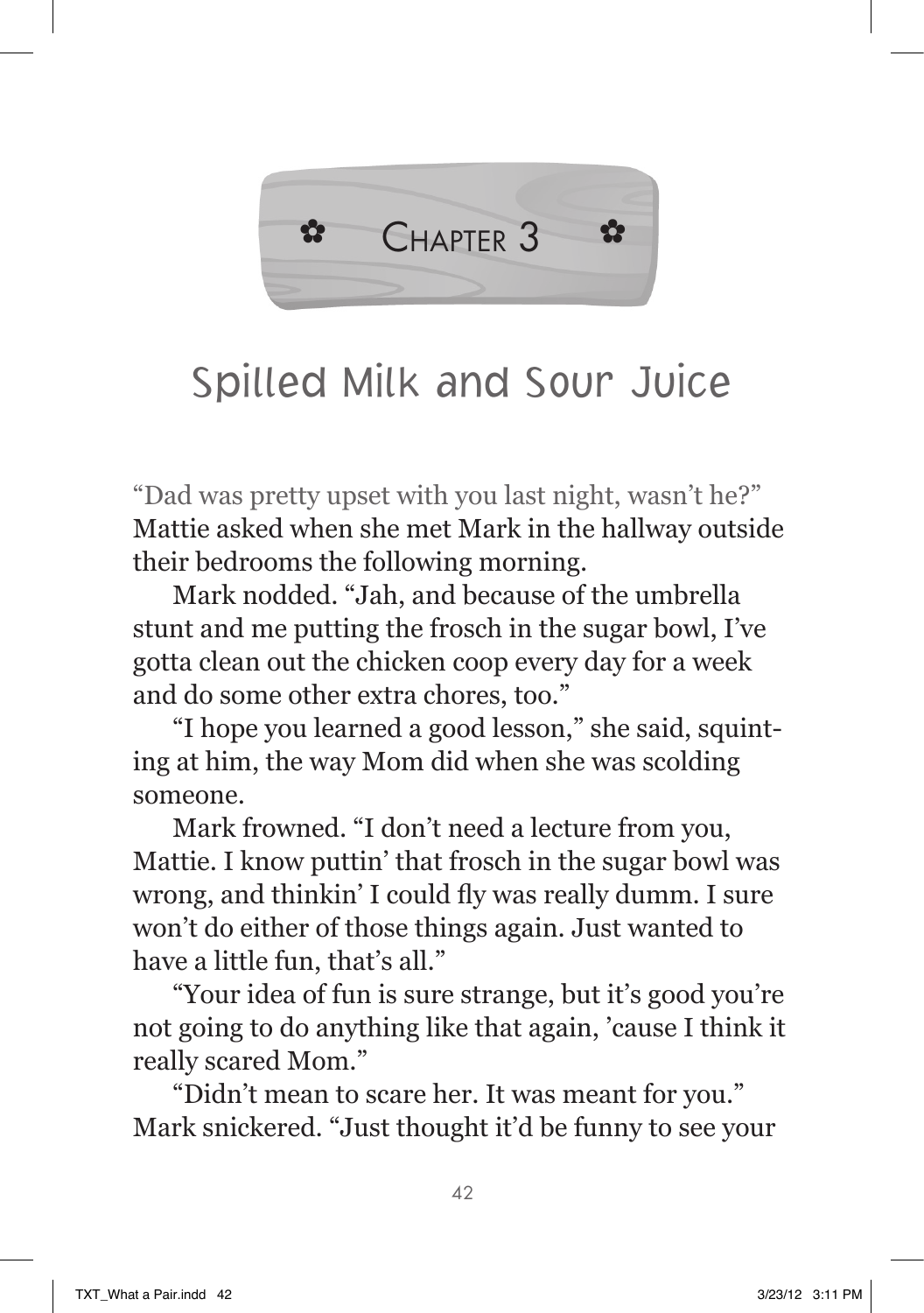expression when you opened the lid and saw that little amphibian."

"Oh, so that 'amphibian,' which I guess means 'frog,' was meant for me, huh?"

Mark gave a nod.

She poked his arm. "You tease too much, Mark. And for your information, *Ich verschreck net graad.*"

Mark scrunched up his nose. "Well, you may not frighten easily, but I'm sure you would have been startled if that little ol' frog had jumped in your plate."

Mattie nodded. "I wouldn't have liked that at all."

"I'm sorry," Mark said as he hurried out the door to do his chores.

When Mattie entered the kitchen, she found Mom in front of their propane-operated stove, frying hickorysmoked bacon.

"Umm. . .that sure smells good," Mattie said, smacking her lips. "Are we having fried *oier* to go with it?"

Mom shook her head. "I'm low on eggs this morning, so I've decided to make *pannekuche* to go with the bacon."

"Pancakes are my favorite thing to have for breakfast." Mattie's mouth watered just thinking about all that melted butter and warm maple syrup drizzled over a stack of big fluffy pancakes. "How come we're low on eggs? Are the chickens sick?"

"It could be they sense the cooler weather coming, or it could be because our chickens are getting older," Mom explained. "As chickens age, they lay fewer eggs."

"Maybe we can get some little peeps to raise so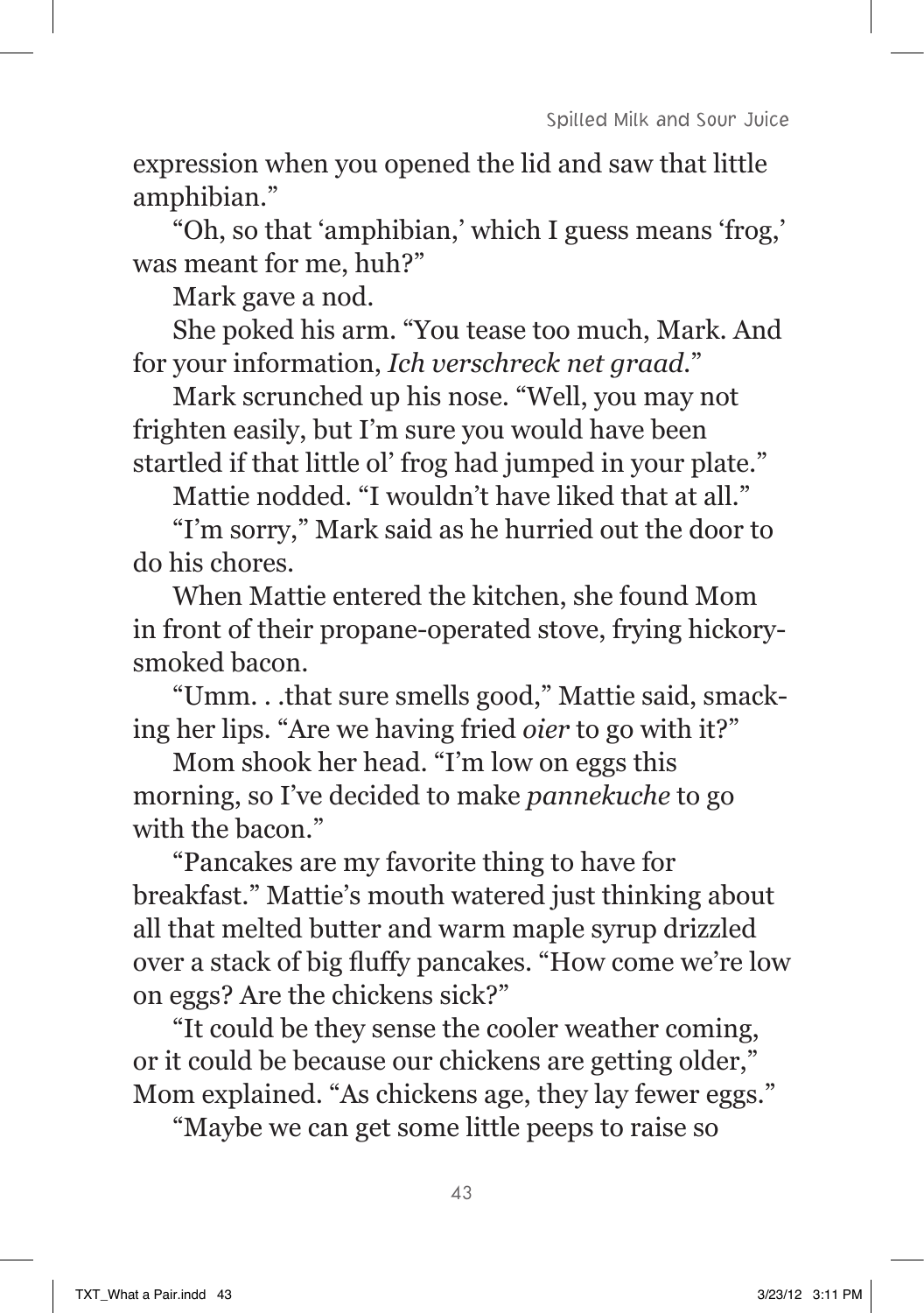we can have more egg-layers," Mattie suggested. She thought it would be fun to have some baby chicks.

"Well, we probably won't think about that until springtime. Winter will be coming sooner than we think, and the cold weather can be too harsh on baby animals," Mom said. "Now, why don't you get started setting the table while I mix the pancake batter? We'll eat as soon as your daed and the boys come in from doing their chores."

Mattie knew that Dad and her brother Ike would head for the woodshop as soon as they'd eaten. Now that the hay was all cut, they wouldn't be spreading manure in the fields until autumn, which was still a few weeks away. So until then, most of their time would be spent in the shop.

Mattie wasn't sure what Mark, Russell, and Calvin had planned for the day. She'd made her own plans, however. Right after breakfast, once the dishes were done, she planned to pick some daisies and decorate the porch railing, as well as the fence that separated their driveway from the alfalfa pasture.

"Where's Ada and Perry?" Mattie asked as she began setting the table. "I figured they'd be in here waiting to eat. Seems like those two are always *hungerich*."

"You're right about them always being hungry." Mom chuckled. "Perry went out to the barn to see if Lucky's had her *busslin* yet, and Ada's still sleeping."

Mattie wrinkled her nose. "I hope you can find a home for all the kittens, 'cause we don't need any more *katze* around here."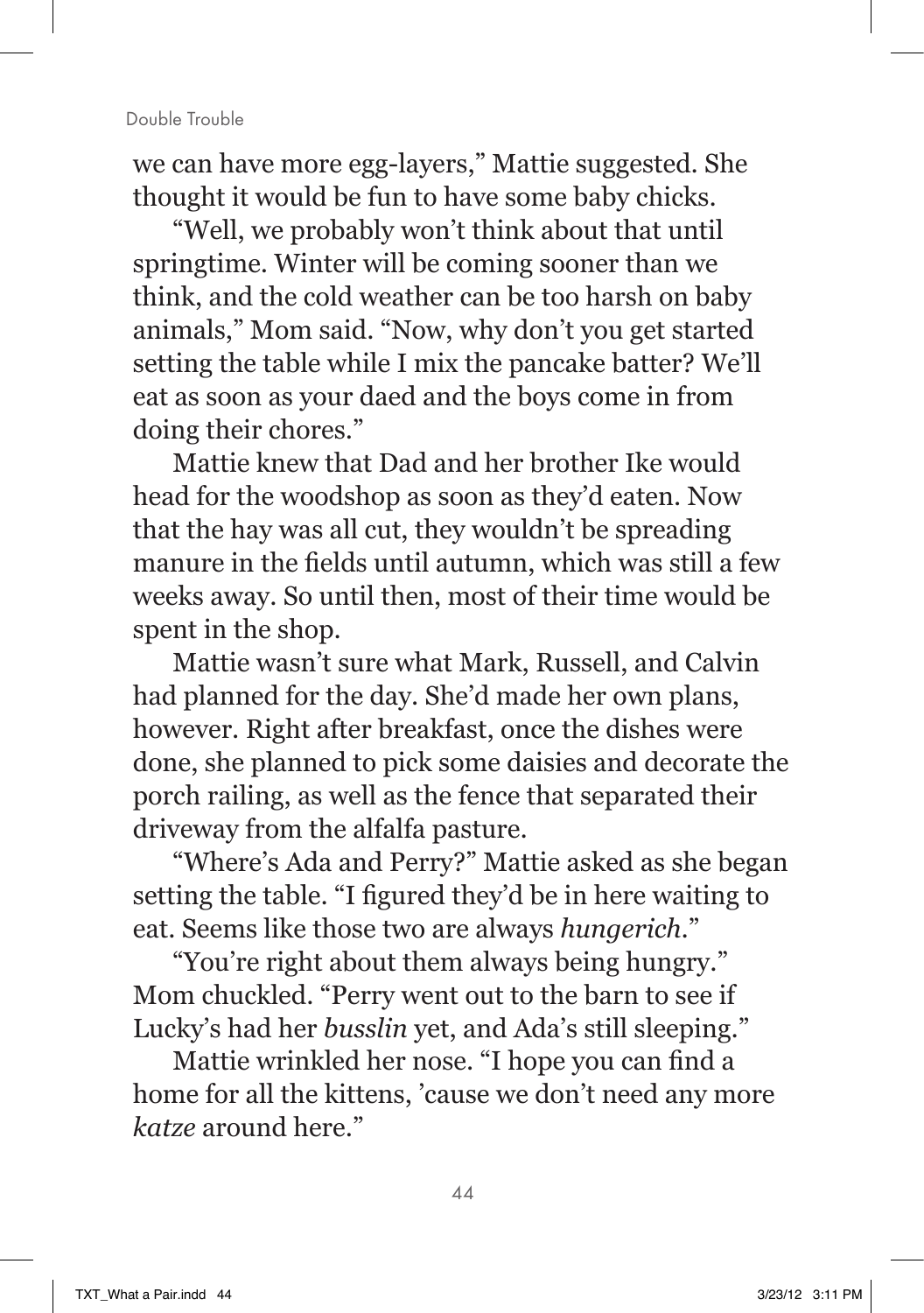"Since it's Mark's cat he'll probably want to keep one of the kittens, but we'll try to find homes for the rest of Lucky's babies."

Mattie wished her dog, Twinkles, would have some puppies. As far as she was concerned, a puppy was a lot more fun to play with than a kitten. A pup could be trained to do tricks, too. Mattie had been working with Twinkles, and she could already do several good tricks, like roll over, sit, and play dead. The only thing Mark's cat did was eat, sleep, purr, and scratch. Of course, she did catch some mice now and then.

Mattie winced, thinking about the last time she'd been scratched by Lucky. She'd heard the way the cat purred whenever Mark stroked her belly, but when Mattie tried doing that a few weeks ago, Lucky hissed, stuck out her claws, and scratched Mattie's hand. That was the last time Mattie went anywhere near Mark's annoying cat!

By the time Mattie finished setting the table, Mom had the pancake batter mixed. "If you'll go wake Ada, I'll start making the pancakes."

"Okay, Mom." Mattie left the kitchen and tromped up the stairs to Ada's room. She found her little sister curled up at the foot of the bed, with her sheet wrapped around her feet. Her flushed cheeks almost matched her flaming red hair.

"Wake up, sleepyhead." Mattie gently poked Ada's arm.

Ada opened her eyes, but they were just tiny slits. "*Is fattgange*, Mattie."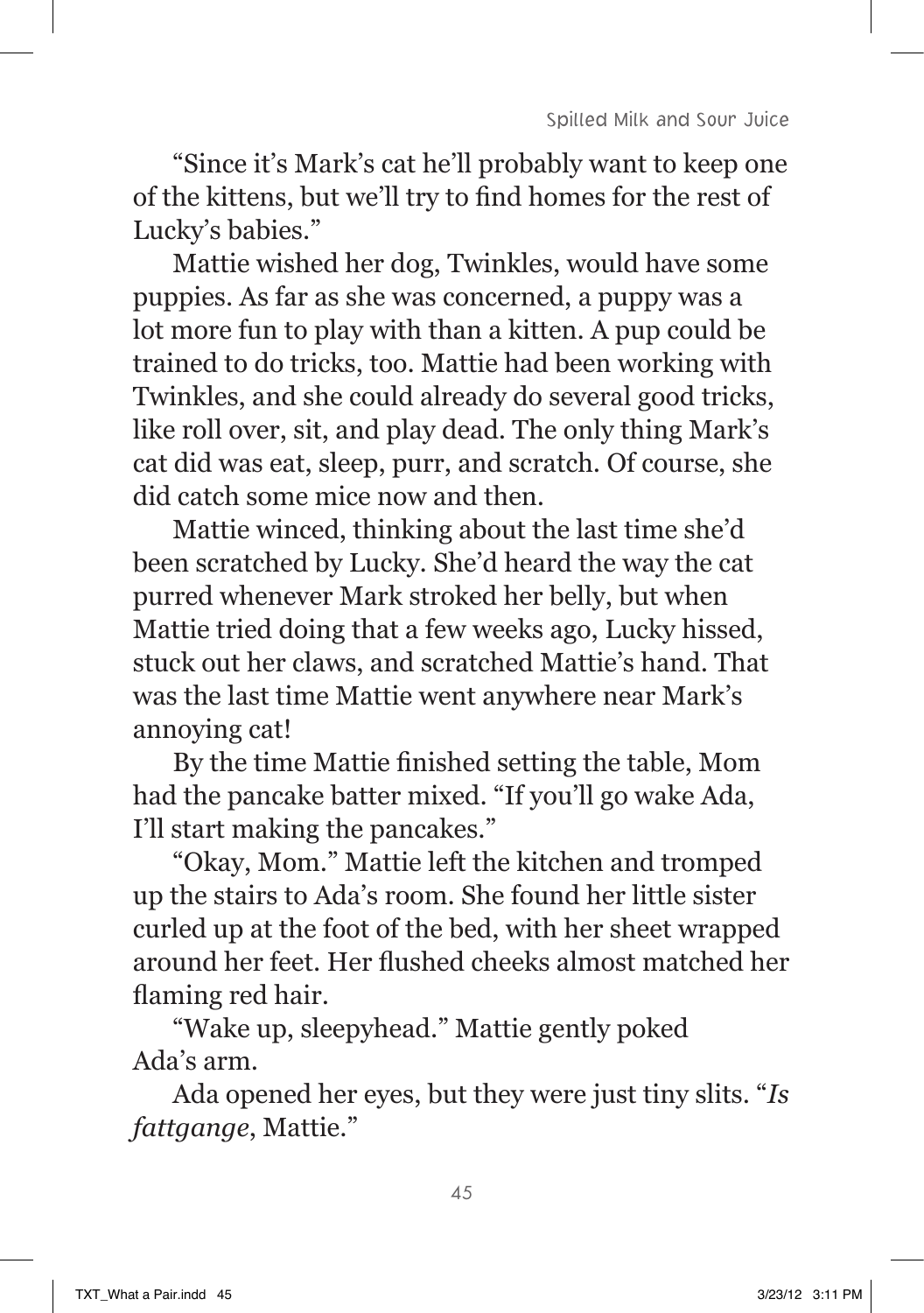"I'm not going away." Mattie bent down and tickled Ada's feet. "Mom has breakfast almost ready. It's time to get up."

Ada closed her eyes and pulled the sheet over her head.

Mattie pulled the sheet aside and shook her sister's arm. "Mom's making pannekuche."

Ada's eyes opened wide and she leaped out of bed. "Yum! Yum!"

### ✿

"You doin' alright today?" Russell asked Mark as they left the barn and followed Dad, Ike, Calvin, and Perry toward the house.

"Jah, sure. Why do you ask?"

"Figured you might be feelin' out of sorts," Russell said, keeping his voice so low, only Mark could hear. "After getting in trouble with Dad last night I can sure understand, 'cause I've been in your shoes a few times myself."

"I'm fine." Mark didn't want to talk about this again. He just wanted to forget he'd ever put that frog in the sugar bowl and been punished for it. It probably seemed to Mom and Dad that he'd been misbehaving a little too much lately. But really, all Mark wanted to do was have some fun.

Russell thumped Mark's back. "Say, how'd ya like to go fishin' with me and Calvin later this morning? We're going to the pond by our neighbor's place."

Mark grinned at his brother. "Sure, that'd be great."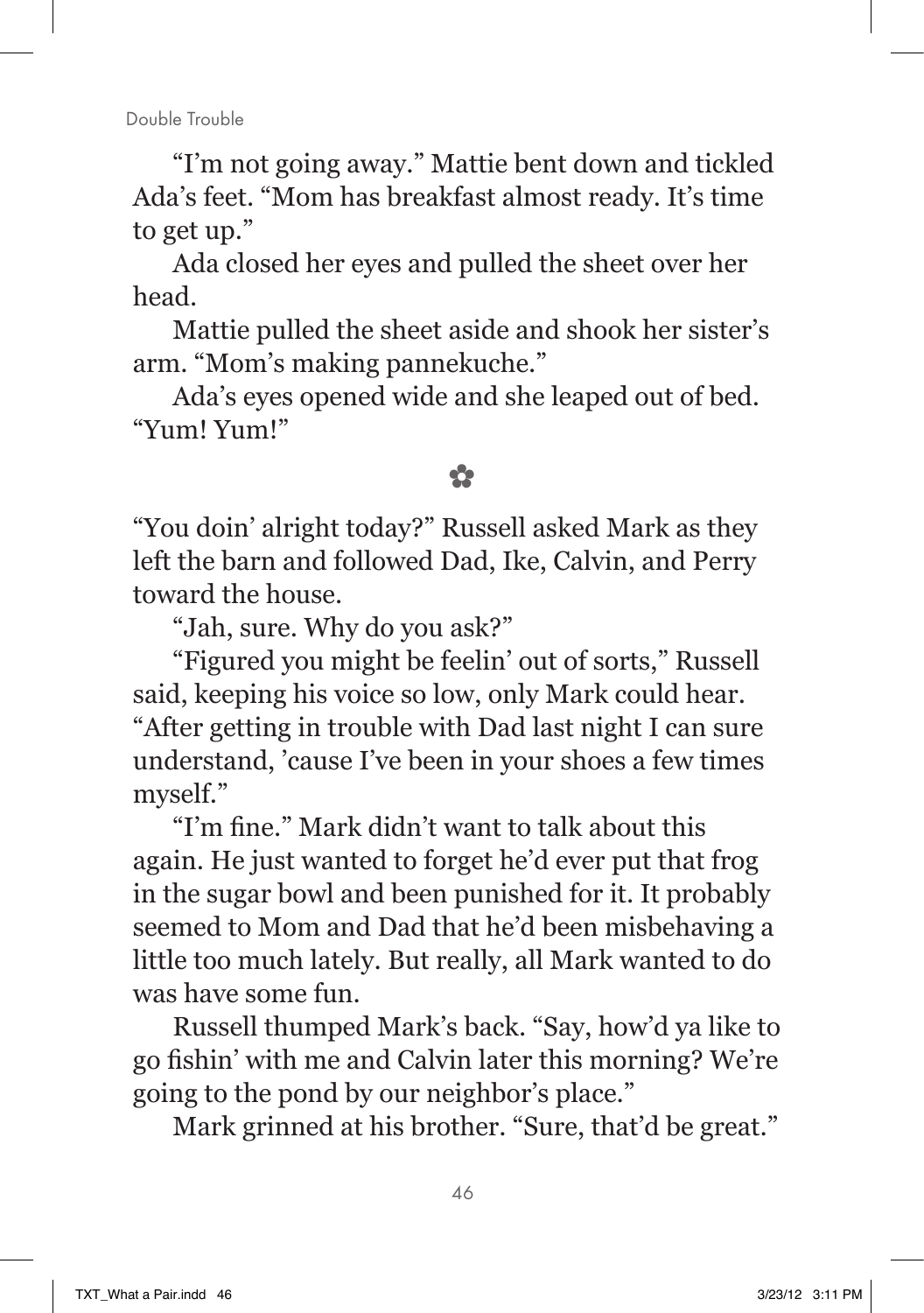"All right then, after Dad and Ike leave for work, we'll get our fishing poles and head for the pond."

Mark felt pretty good about going fishing, and when he entered the house and smelled hickory-smoked bacon and maple syrup, he felt even better.

"Did Lucky have her busslin yet?" Mom asked.

Mark shook his head. "She was in her box though, so I bet it'll be soon."

Mom smiled. "Well, wash up now and take a seat," she said, motioning to the table. "The pancakes are done, and we're ready to eat."

After everyone was seated at the table, they bowed their heads for silent prayer. Mark asked God to bless the food and help him catch lots of fish today.

When the prayers were finished, Mom passed the platters of pancakes and bacon around.

Mark reached for the maple syrup and was getting ready to pour it on his pancakes when he bumped Mattie's elbow as she was about to pick up her glass of milk. *Thunk!* The glass toppled over and milk spilled onto the table.

"Oh no!" Mark and Mattie both groaned.

"It's okay. I'll take care of it," Mom said, rising from her seat.

While Mom wiped up the mess with a dishtowel, Mattie turned to Mark and said, "Can't you be more careful?"

"Sorry," Mark said. "Guess if you were right-handed like me, we wouldn't be bumping arms."

Mattie grinned. "Or if you were left-handed like me,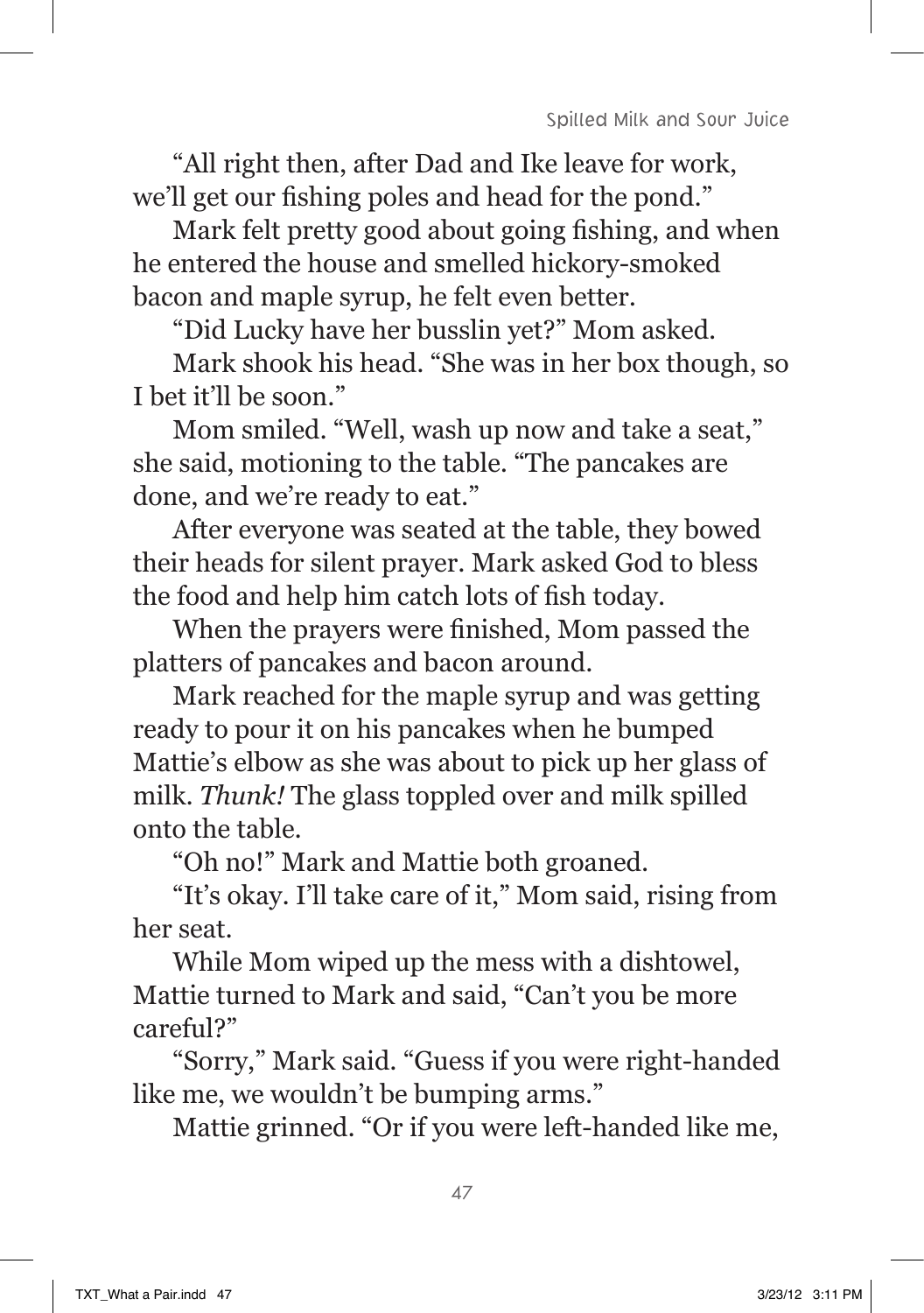we wouldn't be bumping arms."

"Mark can trade places with Calvin," Mom said.

"That won't work," Calvin spoke up, " 'Cause I'm right-handed, too."

"You're left-handed," Dad said to Russell. "Why don't you trade places with Mark?"

"Okay." Russell left his chair and exchanged seats with Mark.

Mom handed Dad the platter of bacon. "While I'm up getting Mattie another glass of *melke*, would anyone else like some?"

"I'd rather have orange juice," Mark said.

"Are you sure about that?" Mom asked. "The orange juice will taste sour after eating pancakes and sweet maple syrup."

"I'm sure it'll be good." Mark smacked his lips. "I really do like orange juice."

"Very well, then." Mom went to the refrigerator and took out two pitchers—one with milk in it, and one full of orange juice. She poured Mark a glass of orange juice and handed it to him, just as he finished eating his pancake.

Mark took a big drink and puckered his lips. "Yuck! This juice is really sour!" He set his glass down. "I've changed my mind. Can I have some melke now?"

"Jah, you can, but not until you've finished your orange juice," Dad said. "We don't waste food or drink around here, and your mamm did warn you about the orange juice being sour."

Mark drank his juice down as fast as he could.